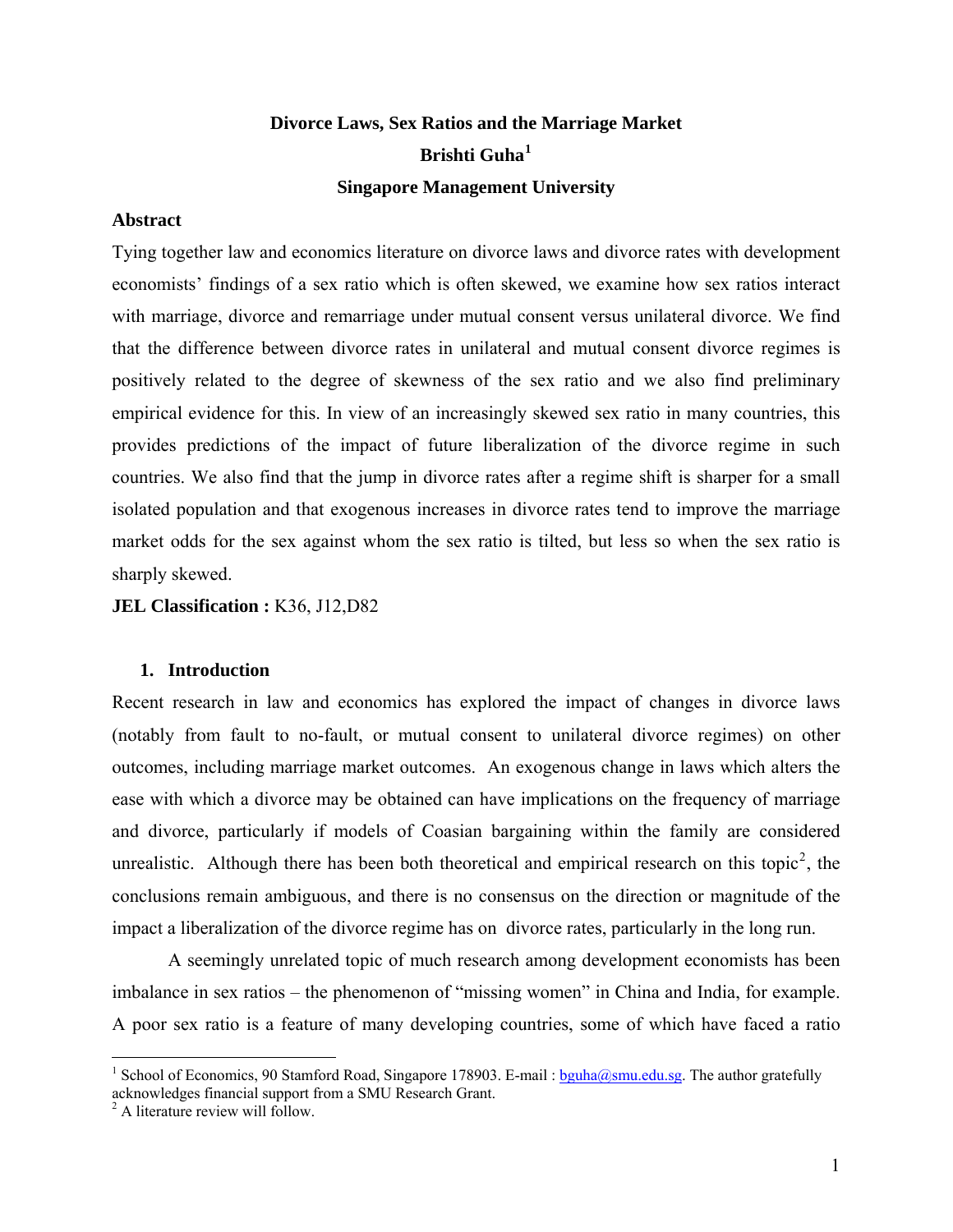which actually *deteriorates over time* (as in many Indian states). At the other extreme, some western countries have started facing the other type of imbalance – with too many women compared to men. When development economists have looked at sex ratios, they have mainly tried to work on possible *causes* of imbalance in sex ratios. Some have looked at whether sex ratios can be affected by changes in women's bargaining power or economic clout which might affect mothers' ability to care better for their daughters or to oppose female infanticide or deliberate malnutrition which daughters might otherwise face in societies marked by a strong preference for sons.

 I propose to tie these two areas – divorce law changes and imbalances in sex ratios – together in the present paper. Instead of focusing on the *causes* of sex ratio imbalance, I focus on the *consequences* of unbalanced sex ratios, given that such imbalance is a current reality. It would be reasonable to suppose that an unbalanced sex ratio would affect interactions within a marriage, as well as the frequency of marriage and the likelihood of divorce conditional on marriage. One channel of influence would be that men and women would have different degrees of advantage in the marriage market – their differing numbers would imply different degrees of success in search for a partner. How does this tie up with divorce laws? When we consider that the possibility of remarriage after a divorce must be factored into the value of divorce as an "outside option" in a marriage, we can see that this outside option's value would also differ across the sexes. If one sex expects a much better chance of getting remarried in case of a divorce, it would affect this sex's willingness to get divorced. Divorce law regime becomes important here because a shift to unilateral divorce laws implies that a spouse may obtain a divorce easily even if his or her partner is unwilling. Conversely, if laws require mutual consent for divorce, the actual frequency of divorce will be dictated by the preferences of the partner who is less willing to divorce – partly perhaps due to poorer remarriage options.

 Thus, our focus in this paper is *not* on whether and in which direction divorce regime liberalization affects the divorce rate in the short or long run – a topic on which there is much controversy – but on the role of sex ratio in a framework of marriage, divorce and remarriage and its interplay with shifts in the divorce regime. Our analysis yields certain testable implications for which we provide partial empirical evidence.

 The rest of the paper is organized as follows. Section 2 contains a brief literature review. Section 3 contains our basic model and its solution, along with comparative statics on the effects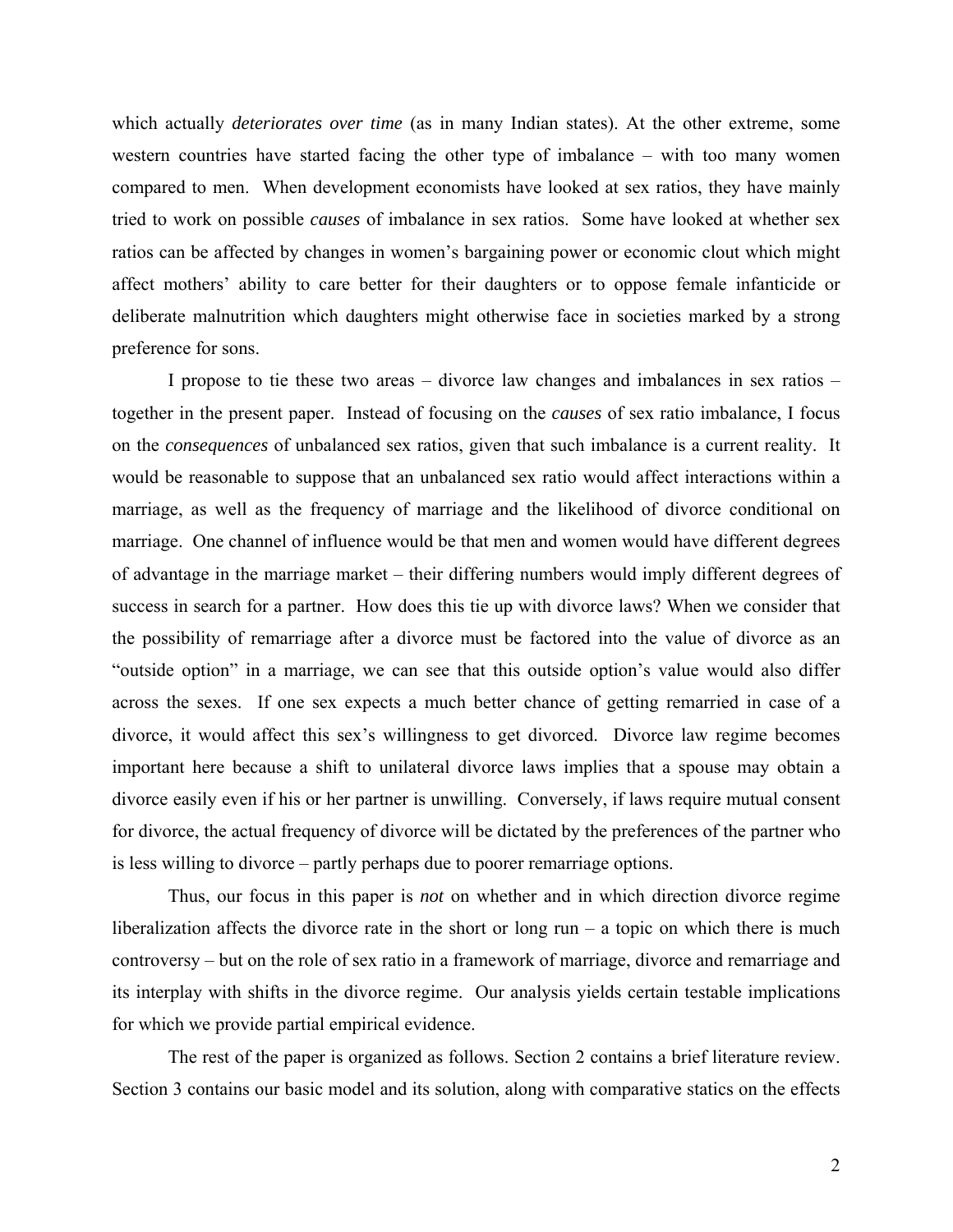of varying sex ratios, regime shifts, and marriage market pools. Section 4 summarizes testable implications and contains some discussion of policy issues. Section 5 provides preliminary empirical evidence. Section 6 concludes.

#### **2. Some Relevant Literature**

This paper is related to two strands of research – that on the effects of divorce law on divorce rates, and that on sex ratio.

 Theoretical research on the impact of divorce laws on divorce rates dates back to Becker (1977, 1981) who argued that a shift to a unilateral divorce regime should not impact divorce rates as it merely re-assigns "property rights" within a marriage. This assumed Coasian bargaining was possible between spouses.

 However, later models [Parkman (1992), Stevenson and Wolfers (2006)] have questioned the assumption that Coasian bargaining applies to the marital framework. Clark (1999) and Fella et al (2004) have also shown that divorce law changes may impact divorce rates even in the absence of transaction costs and asymmetric information. Rasul (2006) has a matching model in which a shift to unilateral divorce increases divorce rates in the short run but in which this increase may taper off or even reverse over the long run.

 Empirical work on this theme has also yielded mixed results. While Peters (1986,1992) found an effect of unilateral divorce laws close to zero in his study of US states, Allen (1992) found a marked effect of unilateral divorce laws in increasing the divorce rate, as did Friedberg (1998) : however Wolfers (2006) found that the effect was small particularly over the long run. While all these studies focused on the US, exploiting differences in the timing of divorce law changes across states, Gonzalez and Viitanen (2006) focus on Europe and find that divorce law liberalization accounts for about 20% of the increase in divorce rates in Europe between 1960 and 2002.

 The focus of the present paper is however not on whether or by how much divorce rates change in response to shifts in divorce regimes. It is focused instead on how such change (or the lack of it) is influenced by the extent of skewness of the sex ratio. Thus the paper examines the interaction between divorce rates, divorce law shifts and the sex ratio.

 Work on sex ratios within development economics is extensive. I only mention the most relevant here. Angrist (2002) empirically studies second generation Mexican immigrants in the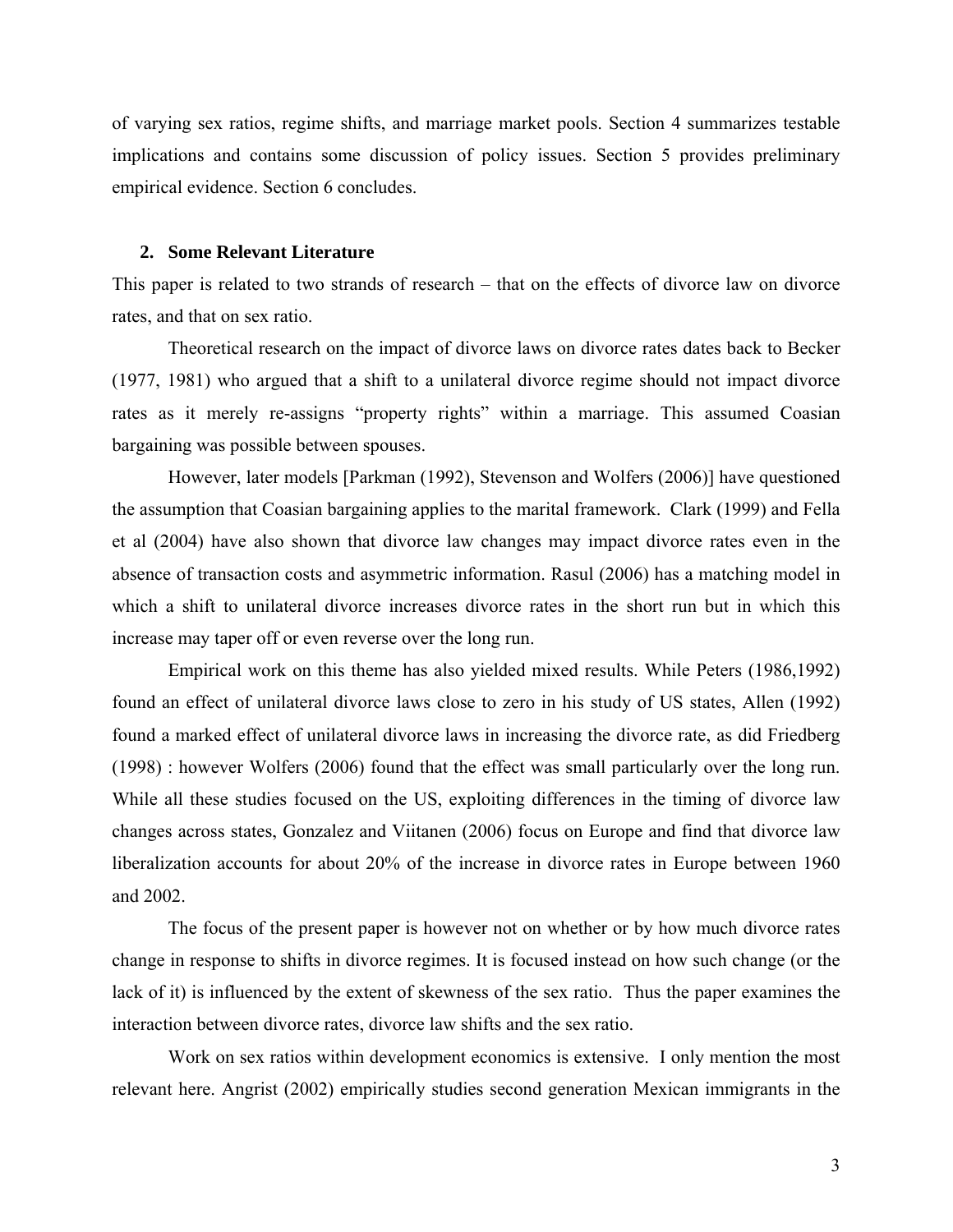US. Using the fact that such immigrants have a high incidence of endogamy (marrying within the community) and skewed sex ratios, he studies the impact on women's marriage rates, as well as other outcomes like labor force participation and earnings. His findings are broadly consistent with the theory that a favorable sex ratio increases women's bargaining power within the household. However, divorce and incentives to divorce, or the impact of divorce laws, are not explored. Other work on sex ratios includes Edlund (1999) who shows that biased sex ratios may be caused by son preference and explores the relationship between unbalanced sex ratios and marriage patterns like spousal age gaps, hypergamy (women marrying up), within-caste marriages, and cousin marriages. Again, her focus is on the causes of a sex ratio imbalance, and she does not explore the link between sex ratios and divorce, or even between sex ratios and the *incidence* of marriage. Qian (2006) empirically sheds light on how greater bargaining power within the household for women can influence their capability to choose the sex ratio of their children. While relating sex ratios to within-marriage outcomes this study again looks at the *causes* rather than the consequences of sex ratio imbalances (unlike the present study).

## **3. A Model**

#### *3.1 Assumptions*

We assume a multi-period model in which individuals – both males and females – have a probability 1-β of dying in any one period. The number of births in each period exactly matches the number of deaths so that the population remains constant. To begin with, we assume a stable steady state sex ratio of f (>1 without loss of generality, so that there are more females than males). To simplify things, we assume that this ratio is the same across all birth cohorts so that there is no difference between sex ratio at birth and the overall sex ratio in the population.<sup>[3](#page-3-0)</sup> We also assume that both males and females enter the marriage market in the first period of life (at which time M new males and F new females enter the marriage market, and  $F = fM$ ).

 An important assumption is that men and women have *no* information *at the time of meeting a potential match* regarding their compatibility post-marriage with this match (as opposed to any other matches). Therefore, if a man or woman meets a potential match, nothing is to be gained by prolonging the search for a marriage partner, as information is not sufficient to distinguish the match they meet from any one else. Those who meet a match will marry, while

<span id="page-3-0"></span><sup>&</sup>lt;sup>3</sup> We will later perform comparative static exercises to compute the effects of a change in sex ratio.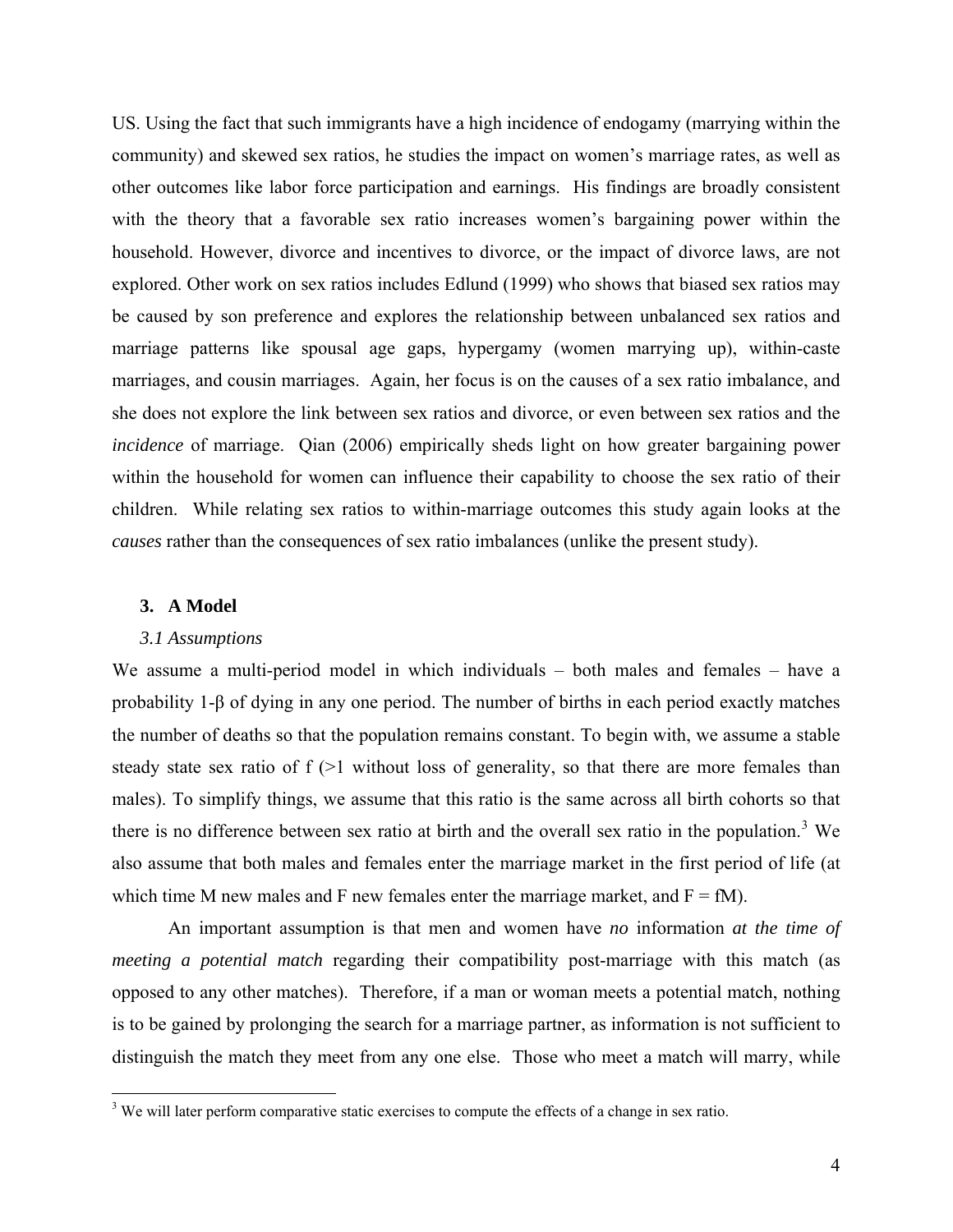only those who cannot find a match (there are always some of these in our model due to a skewed sex ratio) will prolong their search into future periods. The only information known to men and women before marriage is a *distribution* of possible "post-marriage levels of satisfaction" denoted by the cdf G[ $\phi$ ] and density g( $\phi$ ) where  $\phi$  is any value of per-period post-marriage satisfaction<sup>[4](#page-4-0)</sup> drawn from a distribution with support  $[\phi,\overline{\phi}]$ . Thus men and women know the distribution and by implication also know the *average* level of per-period post marriage satisfaction they can obtain,  $E(\phi)$  where

$$
E(\phi) = \int_{\phi}^{\overline{\phi}} \phi dg(\phi)
$$
 (1)

However they do not know the exact realization of  $\phi$  that will obtain if they marry a particular partner.

After marriage, the married couple draws a realization of  $\phi$ . This signal is an indication that for every period the marriage survives, they will continue to draw a per-period satisfaction level of  $\phi$ .

 The timing of the game is as follows. Every period, men and women on the marriage market attempt to find a match. Those that find a match get married. Married couples draw a realization, in the first period after marriage, of the per-period satisfaction they will continue to get conditional on the marriage remaining intact. They then form (differing) preferences on whether to continue with the marriage or to seek a divorce. The type of divorce law in place (unilateral or mutual consent) will determine the actual frequency of divorces given these preferences. Freshly divorced people join the marriage market and the cycle of search, marriage and possible divorce continues.

#### *3.2 Solving the Model*

 $\overline{a}$ 

M men are born in every period and enter the marriage market. These men are all assured of finding a partner due to a sex ratio that favors men. As search costs are zero and as people have no information about the relative merits of the potential matches they meet, no man has an incentive to prolong his search. Therefore, at any point in time, the marriage market only contains two types of men – those who have just entered it in their first period of life and those

<span id="page-4-0"></span><sup>&</sup>lt;sup>4</sup> Note that this refers to satisfaction that obtains conditional on the marriage remaining intact.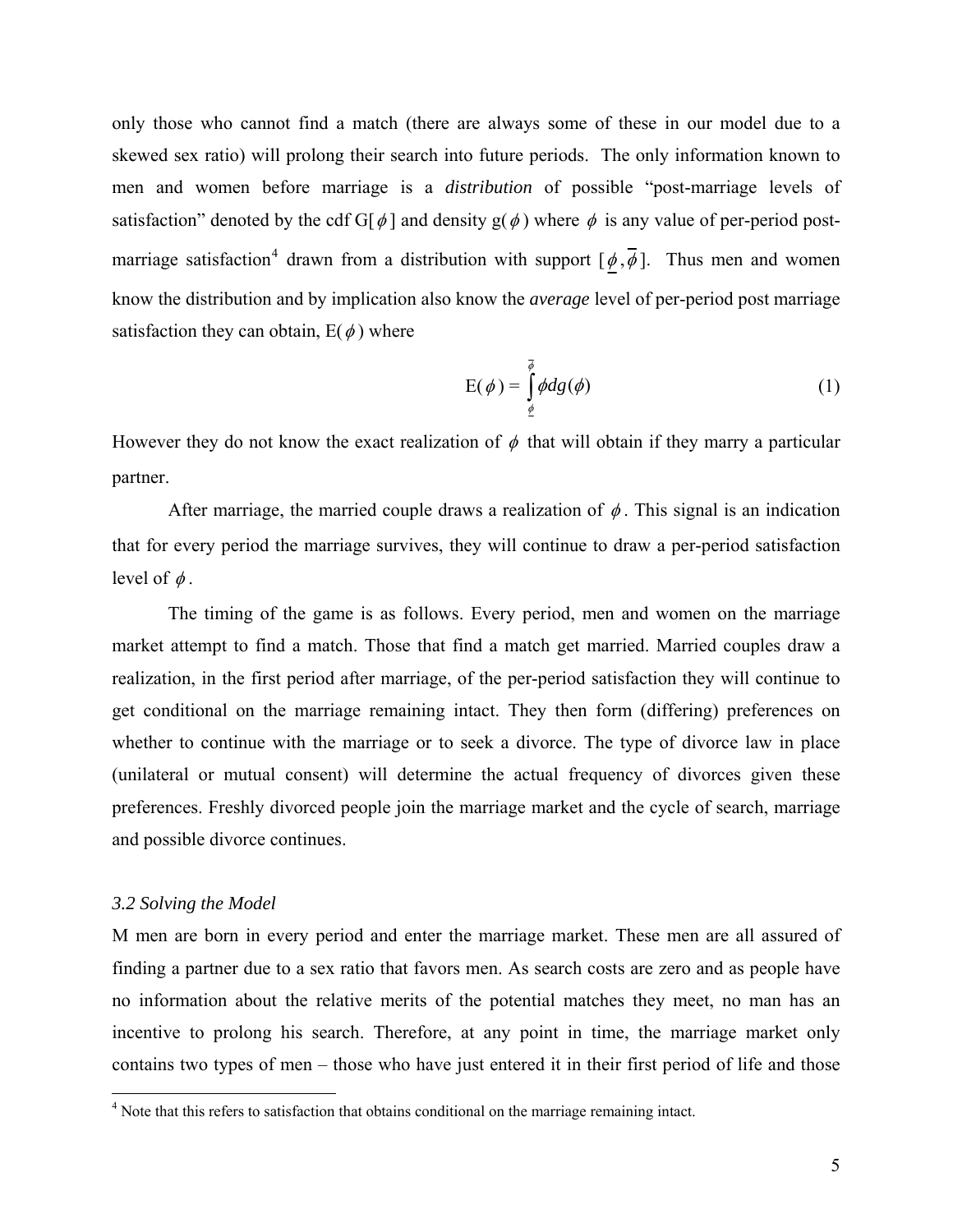who are freshly divorced (we denote this number by D : D will shortly be endogenized). There are no men who have been unsuccessful in finding a partner in previous periods. Moreover, all divorced men can also find partners by the end of any period. Partners have no preference between divorced and never-married potential matches, because divorce in our model conveys no signal of intrinsic unworthiness and only signals that the divorcee was incompatible with his or her previous match.

 In contrast, not all women who enter the marriage market are assured of immediate success in finding a partner. Therefore, apart from women who have newly entered the marriage market, or from freshly divorced women, the marriage market at any point in time also contains (a) women who have never been married but who were unsuccessful in finding a partner in previous periods, and (b) women who were previously divorced but failed to find a partner. Again, at any point in time the number of freshly divorced women is D (to be endogenized later) as the number of newly divorced women must equal the number of newly divorced men. Let p be a woman's steady state probability of successfully finding a match in any given period (p will also be endogenized later). Then we have the following relationship :

$$
\frac{fM + D}{1 - \beta(1 - p)} = \frac{M + D}{p} \tag{2}
$$

We derive (2) as follows. The left hand side shows the number of women on the marriage market in any period. This includes not only women who have newly entered the marriage market (who number  $F = fM$ ) and newly divorced women (numbering D), but also surviving never-married and divorced women who entered the marriage market in previous periods but were unsuccessful in finding matches. The denominator comes from adding these women. On the right hand side, the number of men on the marriage market is simply M+D (men who have freshly entered the marriage market, or freshly divorced men). The number of women on the marriage market must be a multiple 1/p of the number of men on the marriage market to result in a steady state probability p of a woman's finding a match in any period.

Manipulating (2), we get

$$
M[(f - \beta)p - (1 - \beta)] = D(1 - p)(1 - \beta)
$$
\n(3)

### *Willingnesses to Divorce*

What determines a married man or woman's willingness to divorce? In the first period following marriage, the couple gets a realization  $\phi$ . At this point, the couple is aware that if they stay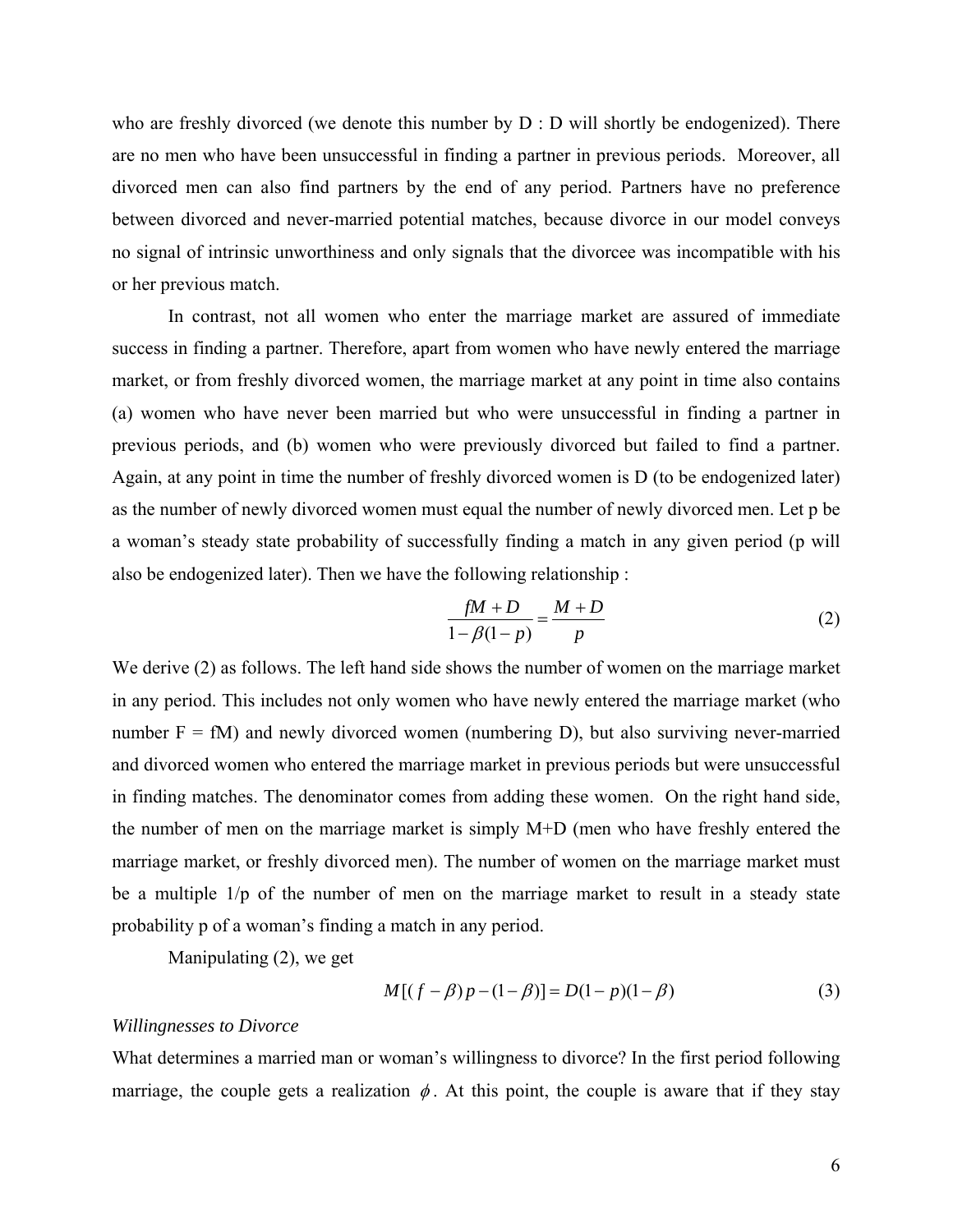married, they will get a per-period satisfaction of  $\phi$  ever after. The discounted value of future payoffs to staying married is therefore

$$
V(M) = \frac{\beta \phi}{1 - \beta} \tag{4}
$$

This will be compared with the *expected* payoff from divorcing. For a man, the expected payoff from divorcing is simply equal to the expected payoff of a single man, as both are sure to find partners due to the skewed sex ratio. This is equal to

$$
V(D_M) = \frac{\beta E(\phi)}{1 - \beta} \tag{5}
$$

Therefore, a man is *willing* to divorce whenever he draws realizations of  $\phi$  that are smaller than  $E(\phi)$ . This is an occurrence which happens with probability G[ $E(\phi)$ ].

 A woman on the other hand has a different willingness to divorce. Her expected payoff from divorcing must take into account that her remarriage prospects are by no means certain, owing to a sex ratio which favours men. Therefore, if she divorces she may expect to get the expected payoff  $E(\phi)$  (of a person who is about to enter into a fresh match) with less than probability one. The relevant probability in this case is one minus the probability of *never* finding a match : this is

$$
1 - \frac{\beta(1-p)}{1-\beta(1-p)} = \frac{1-2\beta(1-p)}{1-\beta(1-p)}
$$

Thus a woman is only willing to divorce for realizations of  $\phi$  that are smaller than  $V(D_F) = \frac{1 - 2\beta(1 - p)}{1 - \beta(1 - p)} E(\phi)$  $\frac{-2\beta(1-p)}{-\beta(1-p)}E(\phi)$ . This happens with probability G[ $\frac{1-2\beta(1-p)}{1-\beta(1-p)}E(\phi)$  $\frac{-2\beta(1-p)}{-\beta(1-p)}E(\phi)$ ]. A woman therefore has lower willingness to divorce than a man does. The intuition for this is that she

expects poorer remarriage prospects than a man in the event of divorce.

 Note that in our model the *only* reason why men and women have different willingnesses to divorce is the skewness of the sex ratio. For a balanced sex ratio, women's willingness to divorce would equal men's as women would also be certain of finding a partner in the event of  $divorce.<sup>5</sup>$  $divorce.<sup>5</sup>$  $divorce.<sup>5</sup>$ 

 $\overline{a}$ 

<span id="page-6-0"></span><sup>&</sup>lt;sup>5</sup> Assuming away differences in *intrinsic* preferences (ie not allowing  $\phi$  to vary by gender) enables us to isolate differences in willingnesses to divorce across gender that are *solely attributable* to a skewed sex ratio. We make the above abstraction in order to sharply focus on the effects of a skewed sex ratio.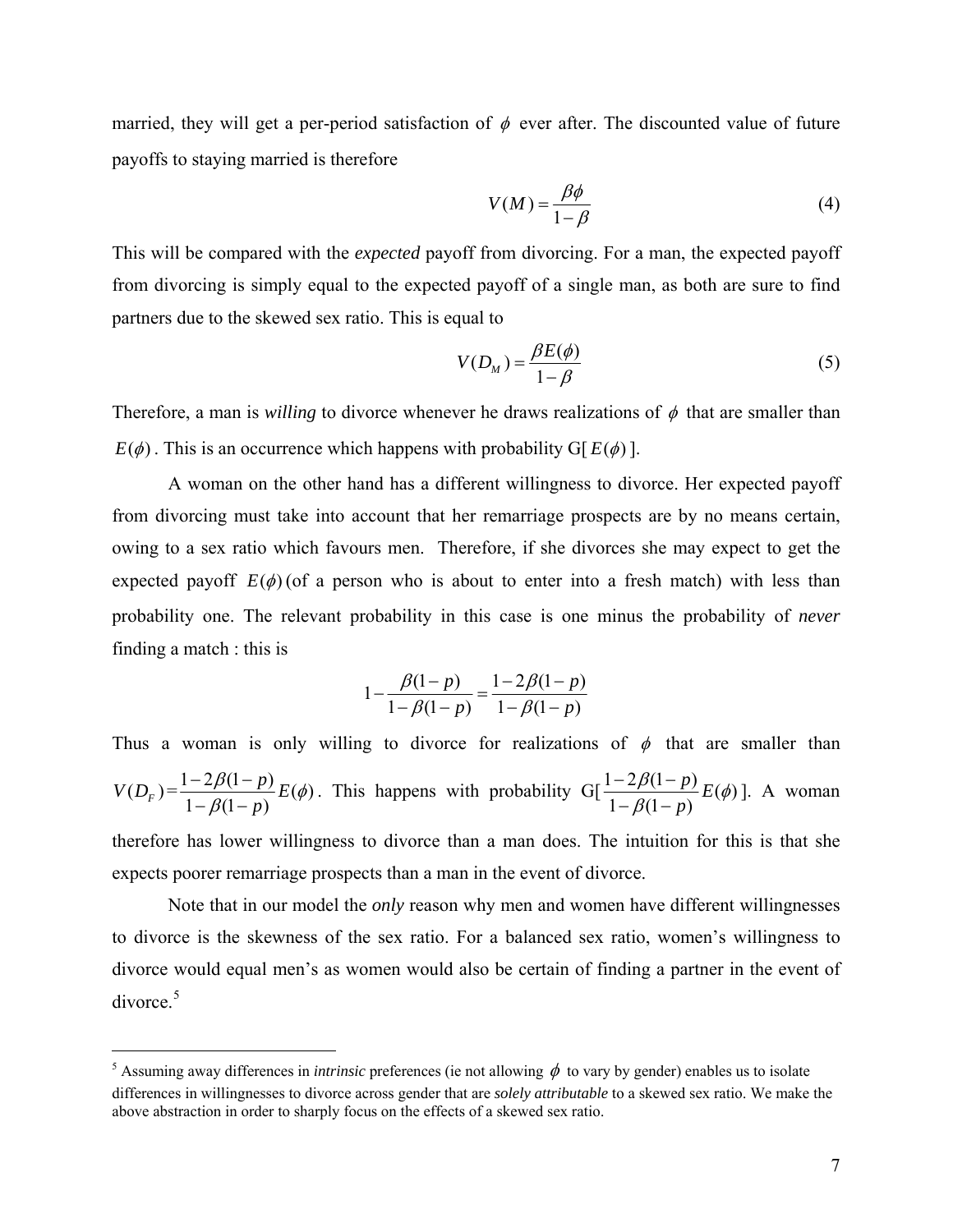## *Unilateral Divorce*

In a unilateral divorce regime, the partner who is more eager to divorce gets his or her way, even if the other partner is unwilling. In our model, men have higher willingnesses to divorce due to our assumptions regarding the skewness of the sex ratio. Therefore, a unilateral divorce regime respects men's preferences about divorce. This enables us to endogenize D in a unilateral divorce regime :

$$
D = G[E(\phi)]M
$$
 (6)

Every new cohort contains M men, all of whom find a partner. Of these a fraction G[ $E(\phi)$ ] wish to divorce as explained above, and in a unilateral divorce regime this is precisely the fraction of men obtaining divorces.

 Combining (3) and (6) allows us to endogenize p, a woman's steady state probability of successfully finding a match (in a unilateral divorce regime). We get

$$
(f - \beta)p - (1 - \beta) = G[E(\phi)](1 - p)(1 - \beta)
$$
\n(7)

This gives us a linear equation in p which it is straightforward to solve. The left hand side of (7) is a straight line with positive slope (as  $f>1$ >β), a negative intercept –(1- β), and reaches a maximum (positive) value of f-1 at  $p=1$ . The right hand side is a straight line with a positive intercept of G[ $E(\phi)$ ](1- $\beta$ ), a negative slope (of - G[ $E(\phi)$ ](1- $\beta$ )) and reaches zero at p = 1 (see Figure 1). The solution to (7) is

$$
p^* = \frac{(1 - \beta)(1 + G[E(\phi)])}{f + G[E(\phi)] - \beta(1 + G[E(\phi)])}
$$
(8)

We can easily check that  $p^*$  lies between 0 and 1 and approaches 1 as the sex ratio tends to 1. The interpretation is that for a balanced sex ratio women would be sure of finding a partner.

# *Mutual Consent*

In a mutual consent divorce regime, both partners have to agree to a divorce. Therefore, in the context of our model, it is the women's (lower) preferences for divorce that are respected under mutual consent. Now the number of divorces is determined by

$$
D = G[\frac{1 - 2\beta(1 - p)}{1 - \beta(1 - p)} E(\phi)]M
$$
\n(9)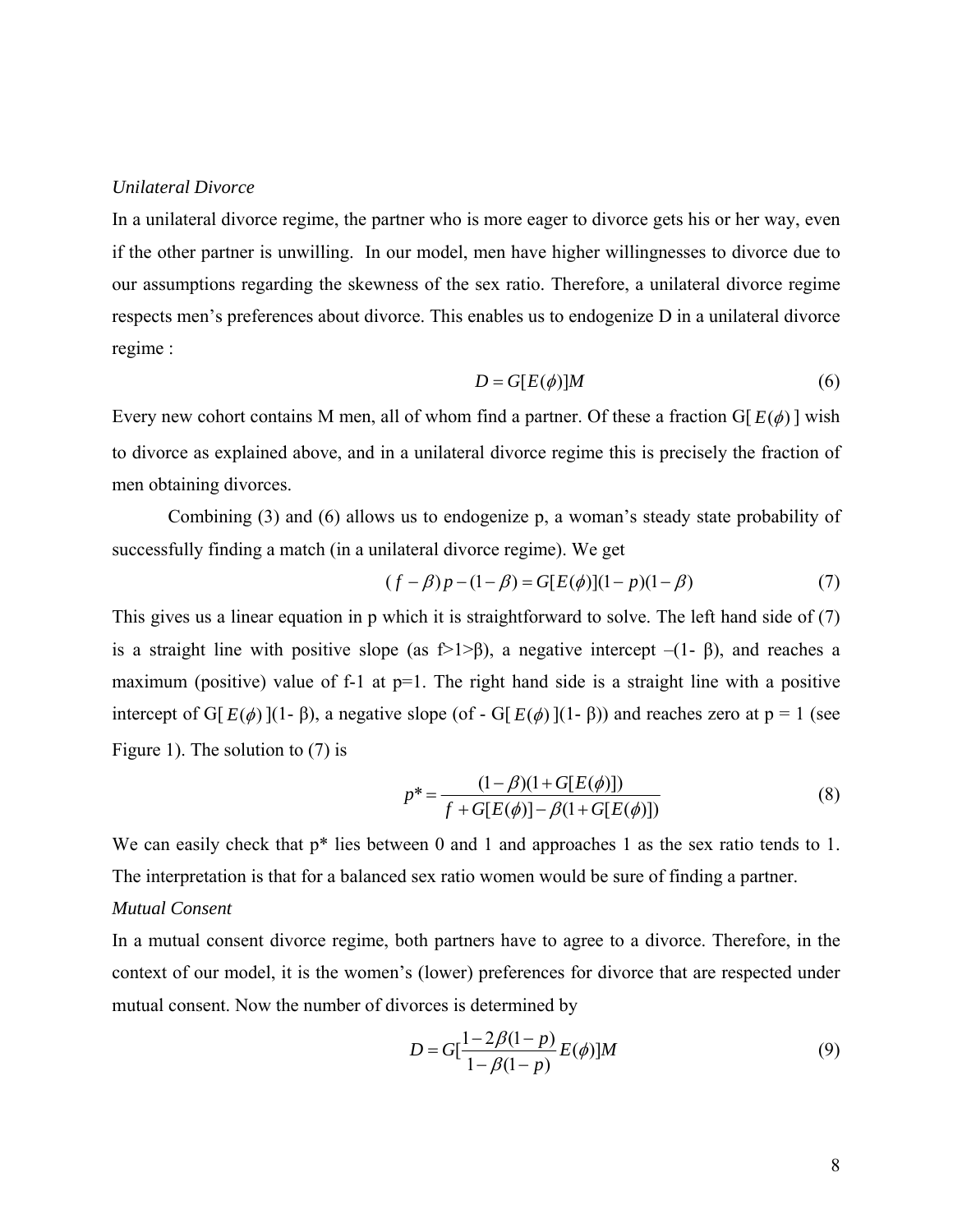The number of marriages in each cohort is M as before, and of these a fraction G[ $\frac{1-2\beta(1-p)}{1-\beta(1-p)}E(\phi)$  $\frac{-2\beta(1-p)}{-\beta(1-p)}E(\phi)$  end in divorce – reflecting women's willingness to divorce. Thus the

number of fresh divorces is smaller under mutual consent than under a unilateral regime. We also note that the number of divorces depends on p (which is endogenous) under mutual consent, while it was independent of p in a unilateral divorce regime. This is because women's willingness to divorce depends on their probability of finding a partner for remarriage, but in a unilateral regime this becomes irrelevant as only men's willingness to divorce matters and men are certain of finding partners.

Combining (3) and (9), we get

$$
(f - \beta)p - (1 - \beta) = G[\frac{1 - 2\beta(1 - p)}{1 - \beta(1 - p)}E(\phi)](1 - p)(1 - \beta)
$$
\n(10)

Unlike the corresponding equation (7) for unilateral divorce, (10) is nonlinear in p. This nonlinearity reflects the effect of p on the number of divorces. The number of divorces in turn affects the supply of fresh divorcees on the marriage market, and therefore marriage market odds, feeding back into p.

 The left hand side of (10) is identical to that of (7), and is a straight line of positive slope. Looking at the right hand side, we can immediately tell that it has an intercept of  $\left[\frac{1-2\beta}{1-\beta}E(\phi)\right](1$  $G\left[\frac{1-2\beta}{1-\beta}E(\phi)\right](1-\beta)$ - (positive for  $\beta$ <1/2 and zero for  $\beta$ >1/2) and that it becomes zero at p=1.

Differentiation tells us that its slope with respect to p is

$$
\frac{\beta(1-\beta)(1-p)E(\phi)}{[1-\beta(1-p)]^2}g(1-(1-\beta)G[]
$$
\n(11)

This is neither unambiguously positive or unambiguously negative, but depends on the value of p and on the shape of the G function. However, we can check that as p approaches 1, the derivative is unambiguously negative, and becomes equal to  $-(1 - \beta) G[E(\phi)]$ . This indicates that for at least some range of p, the right hand side is falling. It may or may not be falling for very low values of p. Moreover, we can check that the second derivative is unambiguously negative, implying strict concavity and ruling out multiple intersections. Let p\*\* denote the solution to (11). As (9) and (11) jointly determine D and p, we may obtain the number of divorces under mutual consent  $D^{**}$ by plugging in p\*\* for p in (9) (see Figure 2).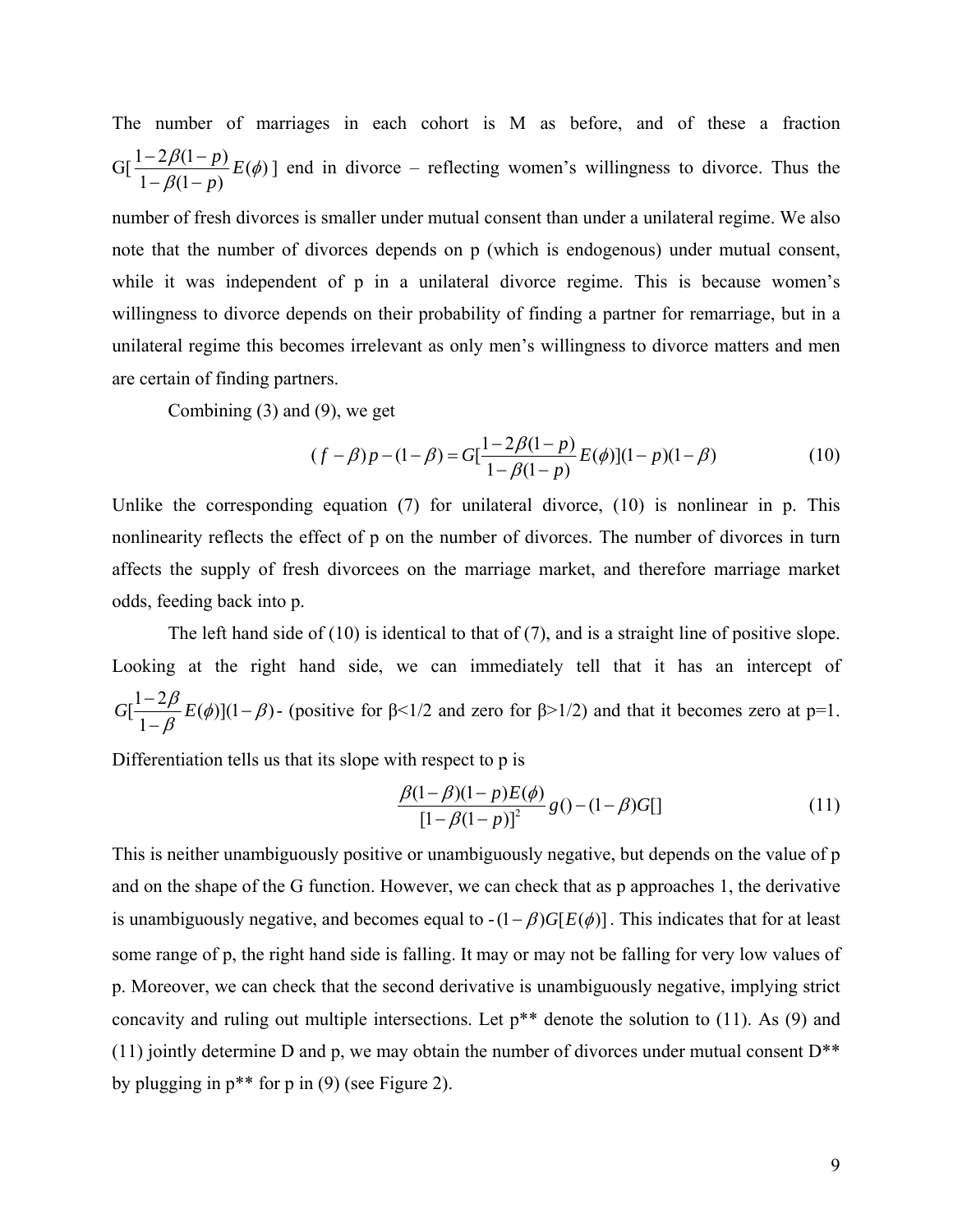## *3.3 Comparison of Steady States in Different Divorce Regimes*

As mentioned earlier, there are more divorces in a unilateral divorce regime than under mutual consent in our model : divorces under mutual consent only approach the number in a unilateral regime as p tends to 1. Can we say anything about the relative magnitudes of  $p^*$  and  $p^{**}$ , women's equilibrium probability of finding a match under unilateral and mutual consent regimes respectively? It turns out that we can. Totally differentiating (3) with respect to D and p, we derive

$$
\frac{dp}{dD} = \frac{(1-p)(1-\beta)}{F(m-\beta) + D(1-\beta)} > 0
$$
\n(12)

Thus women's equilibrium probability of finding a match increases in the number of divorces. More divorces add to the number of women as well as men on the marriage market, but in such a way as to increase women's odds of finding a partner. Since we have established already that divorces increase if we transit from mutual consent to a unilateral regime this indicates that  $p^*$  >  $p^{**}$ : women are more likely to find matches in a unilateral divorce regime as compared to mutual consent. However, the appearance of D in the denominator of (12) also indicates that any increase in divorces *after* a jump in divorce regimes from mutual consent to unilateral divorce will increase women's marriage market odds at a slower rate than would an increase in divorces under a mutual consent regime (because D is bigger to start with in a unilateral regime than in mutual consent).

# *3.4.1 Comparative Statics : Sex Ratio*

We have assumed an unbalanced sex ratio of  $f > 1$ . What would be the impact of changes in the sex ratio on endogenous variables like D and p? We consider a *decrease* in the sex ratio such that the ratio of women to men becomes more balanced than before, while still favoring men slightly.

 In a unilateral divorce regime, we can see immediately from (6) that the number of fresh divorces D is unaffected by sex ratio. This follows from the fact that sex ratio changes change women's odds of finding a partner, but not men's (this stays at 1 as long as we are not considering sex ratio *reversals*). Therefore, men's willingness to divorce is unaffected and so is the actual incidence of divorce.

 However, p\*, a woman's equilibrium probability of finding a match in unilateral divorce, *is* affected by sex ratio changes. A look at (8) instantly tells us that a fall in f raises p\*. A more balanced sex ratio makes it likelier that a woman will find a partner. In terms of (7), the fall in f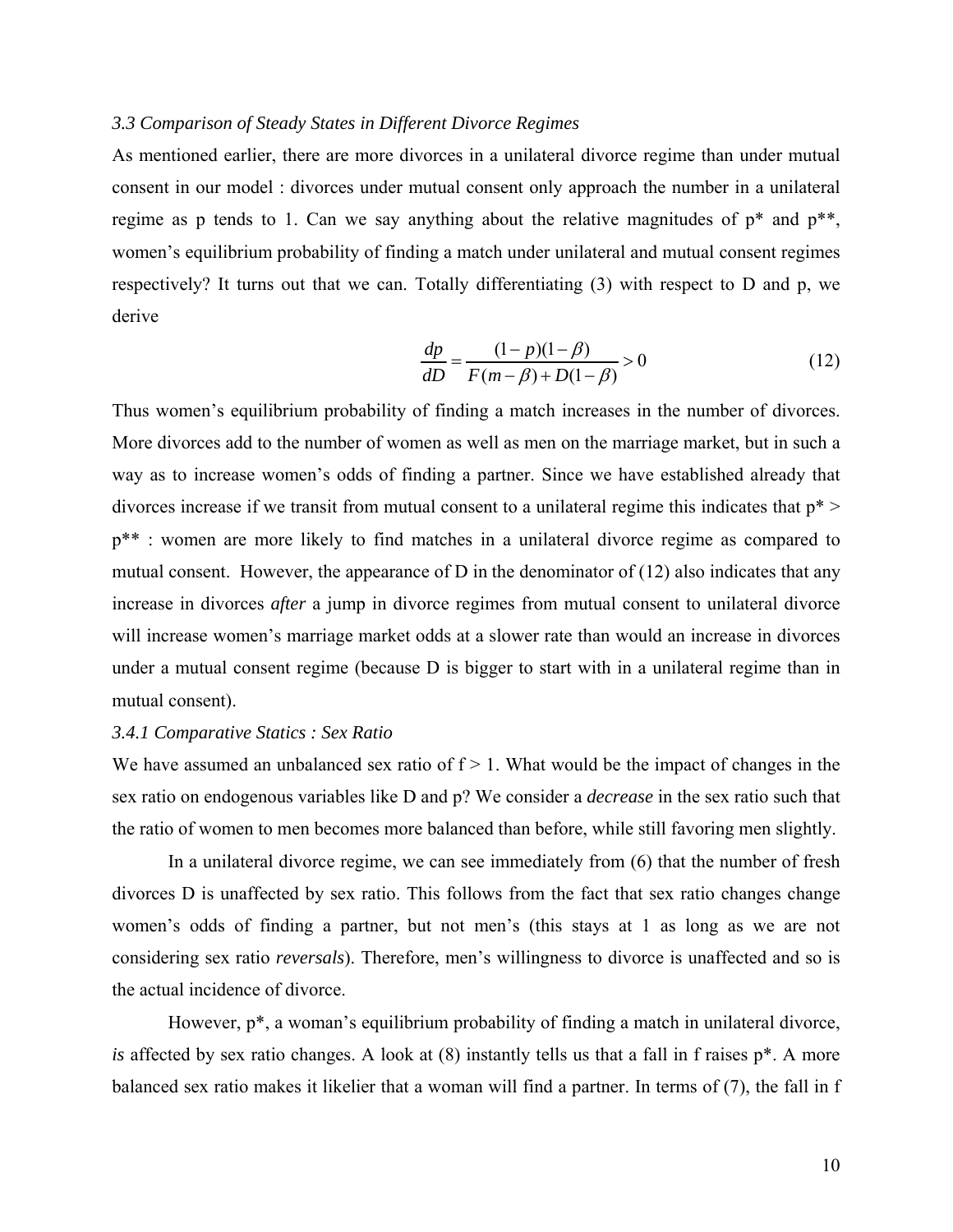pivots the line for the left hand side rightwards and downwards, so that the intersection with the line representing the right hand side now moves further to the right. See Figure 3 for a threedimensional representation of the relationship between the functions in (7), p, and the sex ratio.

Under mutual consent, both  $p^{**}$  and  $D^{**}$  are affected by the change in sex ratio. First we look at the effect on  $p^{**}$ . The fall in f pivots the line for the left hand side of (10) rightwards and downwards, without shifting the curve for the right hand side. This results in a new intersection point to the right of the previous one: p\*\* increases so that a woman's probability of finding a match increases as the sex ratio becomes more balanced. From (9), we can see that plugging in a new higher value of p\*\* also increases D\*\*. Therefore, a more balanced sex ratio is associated with an increase in divorce rate in the mutual consent regime. Nonetheless, as long as p remains less than 1, the divorce rate in mutual consent stays lower than that in a unilateral divorce regime. Of course, if sex ratios became completely balanced so that both women and men were assured of finding partners, p would jump to 1 and there would be no difference in outcomes across divorce regimes. Figure 4 shows a three-dimensional relationship between the functions in (10), p and the sex ratio in a mutual consent divorce regime.

 Therefore an implication of our model is that a more skewed sex ratio results in a *greater* difference in divorce rates between unilateral and mutual consent regimes: a more balanced sex ratio would cause this difference to shrink.

## *3.4.2 Interaction between sex ratio changes and distributional changes*

Suppose that the divorce rate in *each* divorce regime rises due to exogenous changes in the distribution of post-marriage satisfaction. For example, consider the case where a small number of married couples are extremely happy together, positively skewing the distribution of postmarriage satisfaction, raising  $E(\phi)$  and increasing the divorce rate irrespective of divorce regime. From (12), we see that an exogenous increase in divorce rates would raise p, women's odds of finding a marriage partner. However, we can easily check that this derivative is decreasing in f : so that a more balanced sex ratio (a fall in f) will increase the sensitivity of p to an exogenous increase in D. Thus we get the implication that a more skewed sex ratio tends to dampen improvements in women's marriage market odds when divorce rates increase for exogenous reasons.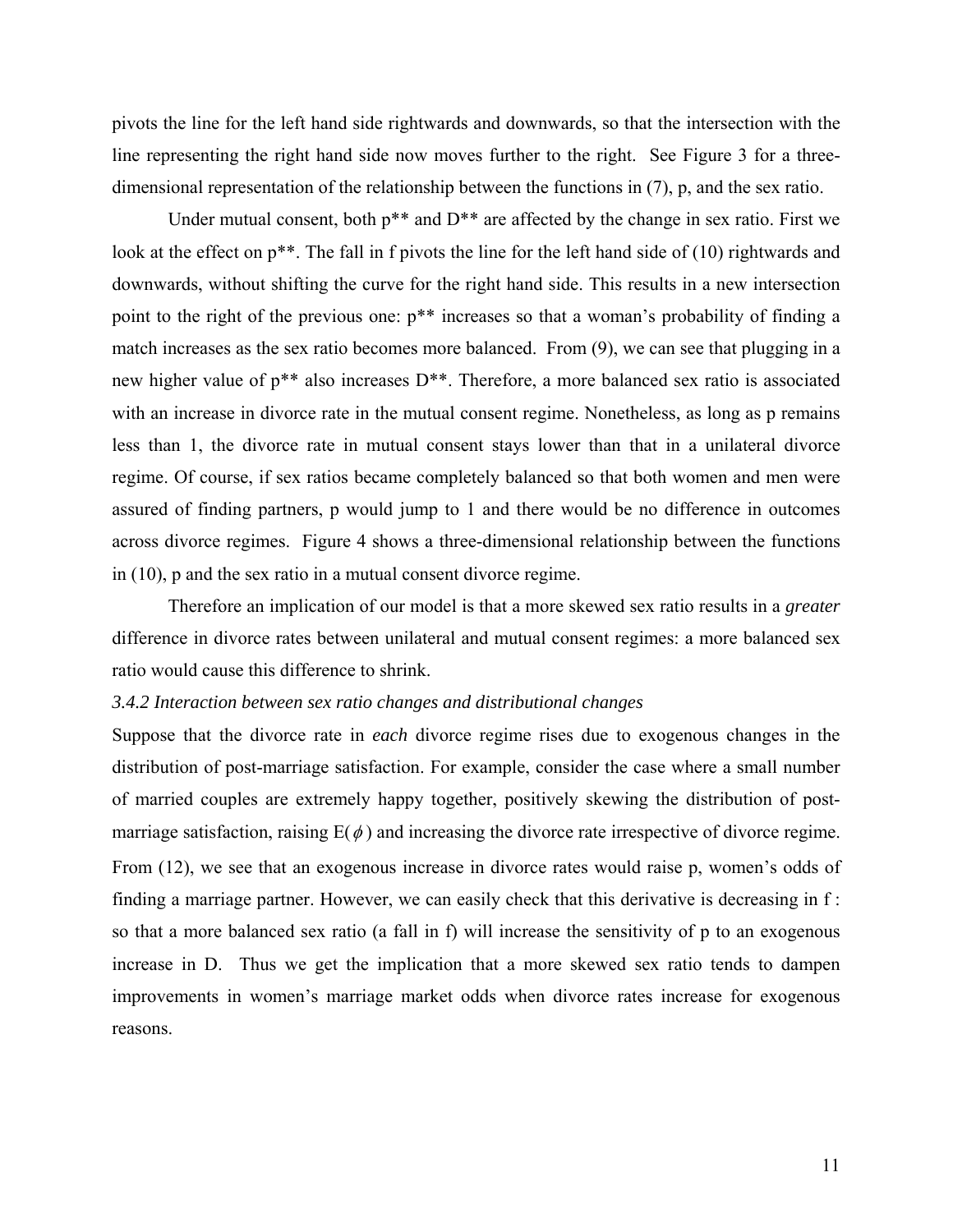### *3.4.3 Sex Ratio Reversals*

What if there is a sex ratio reversal, such that f becomes smaller than 1 and there are more men than women? Essentially this means that the positions of men and women in our model will be interchanged. Women will be sure of finding a partner while men will not. The divorce rate under unilateral divorce would remain the same as before the sex ratio reversal, only now it would be determined by the preferences of women, who would be more willing to divorce than men. Under mutual consent, men's lower willingness to divorce would determine the divorce rate: the exact value of which would depend on the (new) degree of skewness in the sex ratio.

# *3.4.4 Marriage Market Pool*

So far all our results were independent of the exact number of participants in the marriage market. However, consider the effects of living in a very small insular society with a small and recognizable pool of marriage market participants. In this type of society, assuming perfect recall of past matches, we may assume that an additional restriction binds: no one remarries his or her previous spouse. This would follow if the couple expects the same realization of  $\phi$  to obtain if they remarry, as that which they received when they first married (and which was low enough to induce a divorce). In such cases, divorce rules out one potential remarriage partner for each spouse. However, for a strongly skewed sex ratio, men may still have no trouble finding a partner for remarriage: but women's odds would be lower here than when the pool of marriage market participants is very large and one partner is not enough to make a difference to the odds. The implication is that women's willingness to divorce would be even lower if the pool of potential matches is very small. This would impact the divorce rate under mutual consent but not under unilateral divorce (where only men's odds matter).

 An implication of this is that for a small isolated society with a skewed sex ratio, transition from mutual consent to unilateral divorce regimes should result in a sharper jump in divorce rates than in a society with access to many potential partners (and where the sex ratio is still skewed). A corollary is that with greater ease of communication and search for partners (for example through the internet), the gap between divorce rates across mutual consent and unilateral divorce regimes should shrink, even if the sex ratio remains skewed.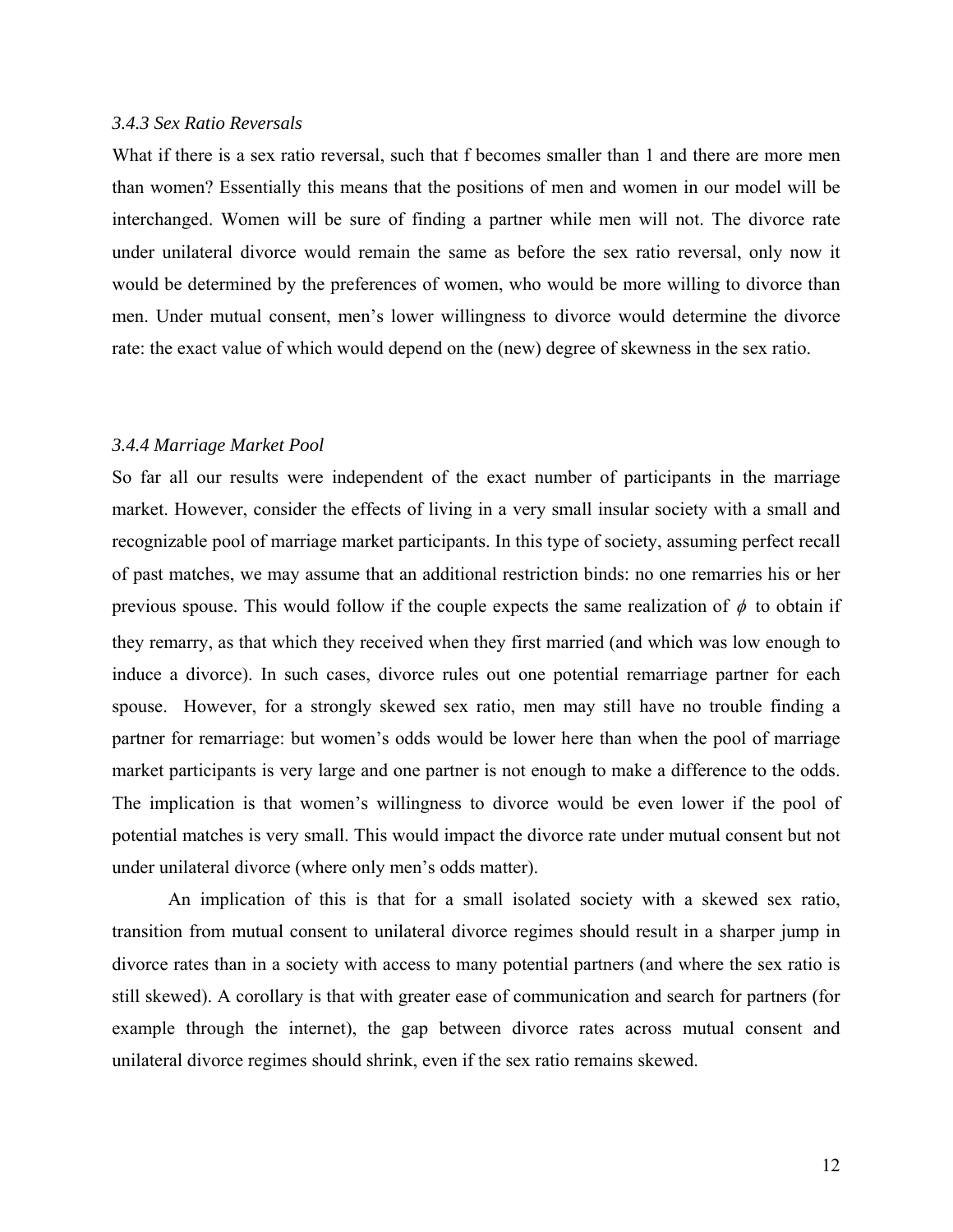#### **4. Testable Implications and Policy Issues**

The testable implications from our model are

- (1) The gap in divorce rates between mutual consent and unilateral divorce regimes is sharper for a more skewed sex ratio. So if a country with a more skewed sex ratio transits from mutual consent to unilateral divorce, it will experience a bigger jump in divorce rates than if the sex ratio was more balanced. The jump is minimum when the sex ratio is 1 and again increases for a sex ratio reversal.
- (2) The sex against whom the sex ratio is tilted has worse marriage market odds in a mutual consent divorce regime as compared to a unilateral divorce regime.
- (3) The marriage market odds of this sex improve if divorces increase for exogenous reasons.
- (4) However, this improvement is tempered if the sex ratio is skewed.
- (5) The gap in divorce rates between mutual consent and unilateral divorce is larger when the marriage market pool is small as compared to a world with easy communication and search. This is true regardless of sex ratio.

The main *policy issue* emerging out of our analysis relates to two instruments policy makers may manipulate – the first being divorce rates and the second being the sex ratio. Divorce rates can be manipulated through a shift in divorce laws (for example, choice of a mutual consent or a unilateral divorce regime). The sex ratio can also be partly affected by policy makers, for instance, a sex ratio skewed towards males can be balanced through steps like campaigns aiming to weaken preference for sons, financial incentives to parents of girls or making access to sex-selective abortion more difficult. What implications does our analysis hold for a government which has these two instruments at its disposal?

 In answering this question, policy-makers' attitude to divorce is important. Suppose policy makers take the stand that divorce rates should remain as low as possible. This would be in tune with a perception that divorce liberalization might lead people to divorce simply for relatively trivial reasons. Policy makers with such beliefs and values would prefer a mutual consent divorce regime to a unilateral one. Suppose a balanced sex ratio is also something that is considered desirable in its own right. However, a government will now face a *tradeoff* between achieving a more balanced sex ratio and achieving low divorce rates.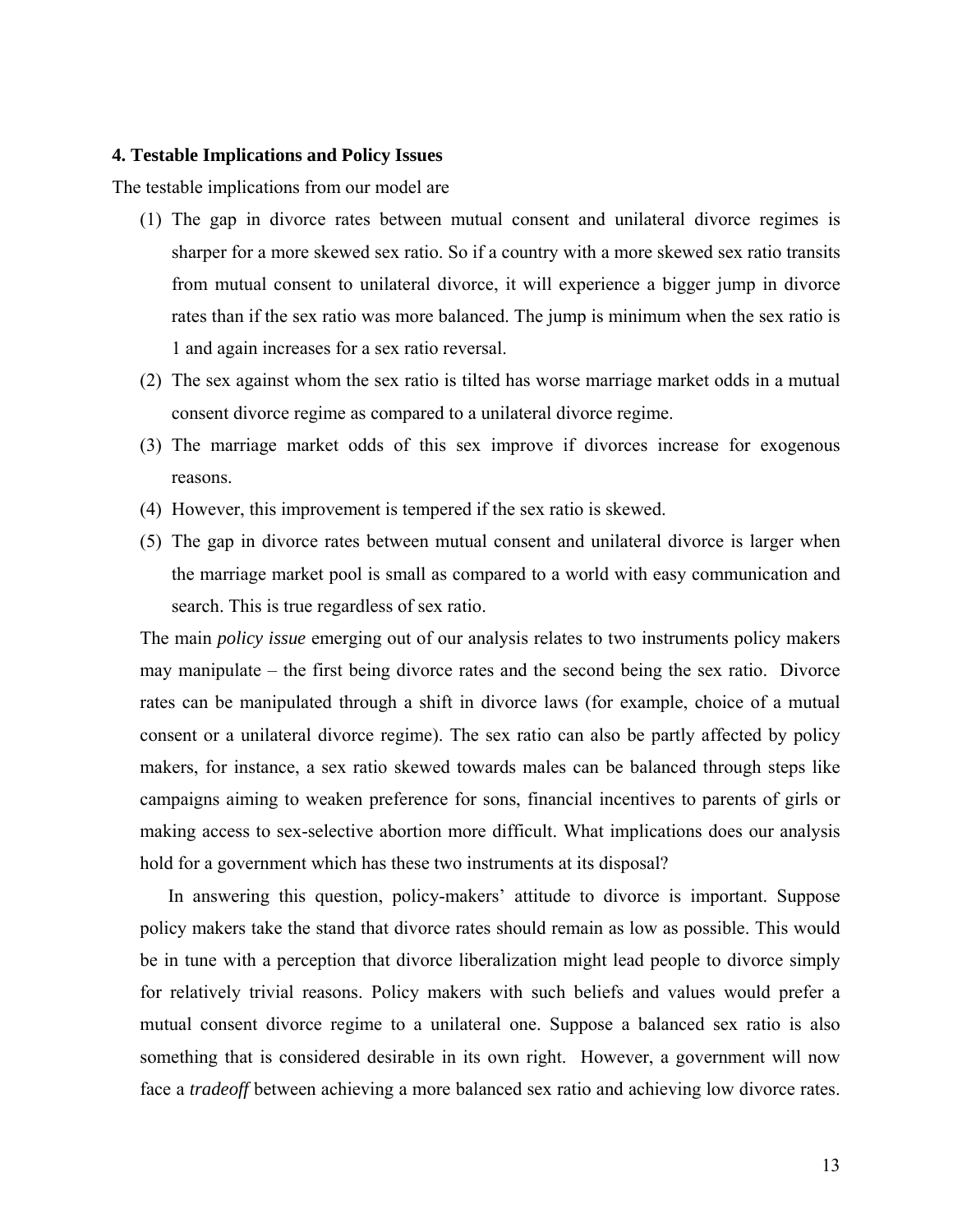This is due to our result that under a mutual consent divorce regime, a more balanced sex ratio results in an increase in divorce rates. Thus balance in sex ratio and low divorce rates become outcomes among which a government must trade off.

 On the other hand, suppose policy makers' attitude to divorce is that it is better to divorce than force people to stay in a marriage which would make at least one partner unhappy. These policy makers would favor a more liberal divorce regime, unilateral divorce as opposed to mutual consent divorce. This divorce regime might also be chosen if policy makers care about the fact that a unilateral divorce regime increases women's probability of finding a partner over their odds in a mutual consent regime. However, subject to a unilateral divorce regime being chosen, there is no conflict between a balanced sex ratio and divorce rates. This is because as our result shows, unilateral divorce rates are independent of the sex ratio: therefore the government can follow its preferences regarding sex ratio choice without worrying about a possible tradeoff with divorce rates.

 These policy implications generate another testable hypothesis: we should observe a polarization between low-divorce societies with highly skewed sex ratios, where social norms and divorce laws both reinforce low divorce : and societies with possibly more balanced sex ratios, and high divorce and remarriage rates, bolstered by low social disapproval for divorce and liberal divorce laws.

## **5. Preliminary Empirical Testing**

Of the testable implications mentioned above, a chief one is that the size of the jump in divorce rates following a transition in divorce law from mutual consent to a unilateral regime should be positively correlated with the degree of skewness of the sex ratio at the time of the law change. An unbalanced sex ratio should correspond to a larger increase in divorce rates following the regime shift.

We attempt to test this implication using data on European countries – to which we also add data from Australia and New Zealand. Our findings are merely meant to be suggestive, particularly as our sample of countries is small and we perform correlations rather than a fullfledged regression analysis with controls (for which we lack data at present). Our data on divorce rates in European countries at different points of time, as well as our data on which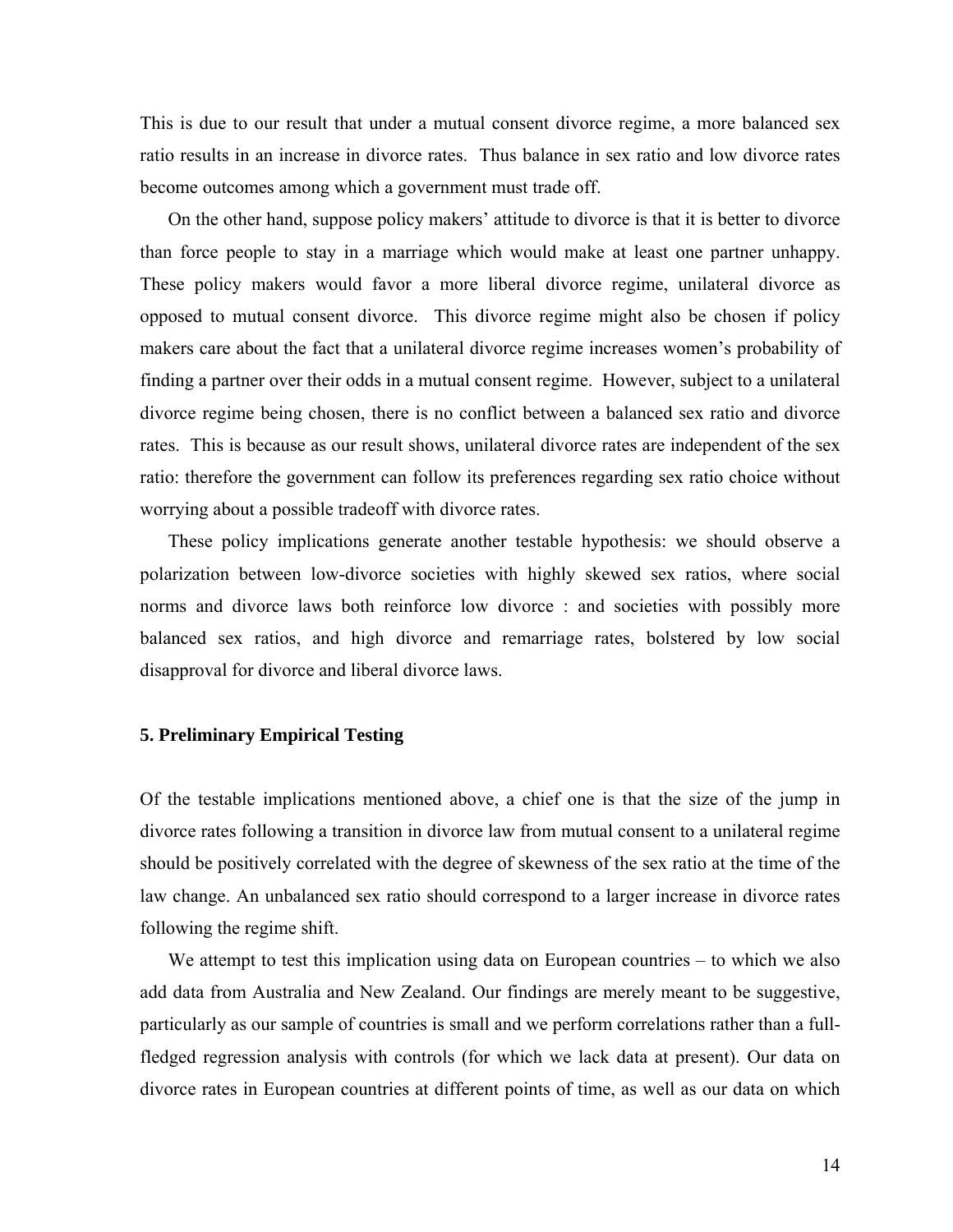of these shifted to unilateral divorce and when they did so, is drawn from Gonzalez and Viitanen (2006), supplemented by Eurostat data. Data on sex ratios is available from the World Development Indicators. Data on divorce rates and timing of laws in Australia and New Zealand is drawn from multiple sources.<sup>[6](#page-14-0)</sup> Our method has been to correlate the size of long-term changes in divorce rates in countries after they transited to unilateral divorce, with the sex ratio prevailing in the relevant countries at the time of the regime shift.<sup>[7](#page-14-1)</sup> Our sample included 14 European countries which had all transited to unilateral divorce regimes – Austria, Belgium, Denmark, Finland, Germany, Greece, Luxembourg, Netherlands, Norway, Portugal, Spain, Sweden, Switzerland and the United Kingdom; we also included Australia and New Zealand. Our choice of countries is dictated by data considerations : we were not able to find comparable data, particularly on timing of divorce law liberalization, for other countries.

We expressed the sex ratio as the number of women per 100 people (more than 50 in all the countries under consideration)<sup>[8](#page-14-2)</sup>, and computed the size of the long-term jump in divorce rates as the difference between the divorce rate some 20 to 25 years after the regime shift and the divorce rate immediately prior to the shift. $9$  The correlation between these two variables was positive with a coefficient of 0.547, and the correlation was significant at the 5% level. We tabulate the relevant figures below:

 $\overline{a}$ 

<span id="page-14-0"></span><sup>&</sup>lt;sup>6</sup> Data on divorce rates at the time of transition to unilateral divorce (1975 in Australia, 1981 in New Zealand) is drawn from the United Nations Demographic Yearbook (1968,1982). Data on recent (2002) divorce rates is from Americans for Divorce Reform and is available at http://www.divorcemag.com/statistics/statsWorld.shtml. 7  $\frac{1}{1}$  Note that sex ratios in different countries have remained largely stable over time.

<span id="page-14-2"></span><span id="page-14-1"></span> $8$  Due to the stability of sex ratios over the time periods studied (as mentioned in the previous footnote), there is no reason to expect a marked difference between overall sex ratios and sex ratios at marriage. Thus the simplifying assumption maintained in our theoretical framework that sex ratios do not vary across birth cohorts is likely to be valid.

<span id="page-14-3"></span> $9$ <sup>9</sup> The exception is Switzerland, which only experienced the regime shift in 2000. For Switzerland we computed the jump using the latest available divorce rate figures and subtracting the pre-2000 divorce rate.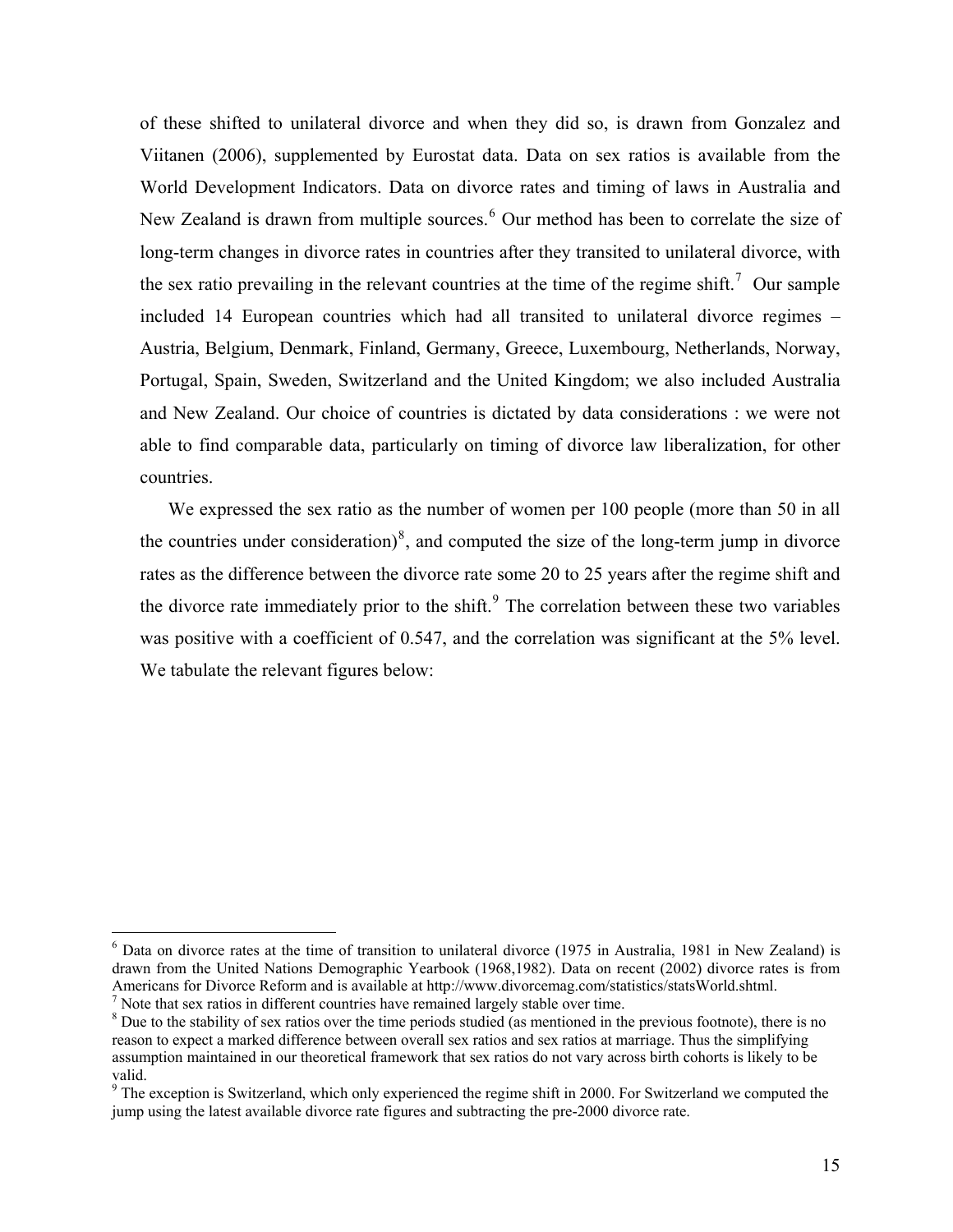| Country                 | Sex ratio as number of | Long term jump in           |
|-------------------------|------------------------|-----------------------------|
|                         | women per 100          | divorce rates after transit |
|                         | population             | to unilateral divorce       |
| Austria                 | 52.79                  | $\cdot$                     |
| Belgium                 | 51.06                  | $\cdot$                     |
| Denmark                 | 50.71                  | $\boldsymbol{0}$            |
| Finland                 | 51.58                  | $\cdot$                     |
| Germany                 | 52.59                  | $\cdot$                     |
| Greece                  | 51.04                  | $\overline{1}$              |
| Luxembourg              | 50.63                  | $\overline{.2}$             |
| Netherlands             | 50.13                  | $\cdot$ 1                   |
| Norway                  | $\overline{50.52}$     | $\overline{0}$              |
| Portugal                | 52.46                  | $\cdot$ 3                   |
| Spain                   | $\overline{51.15}$     | $\overline{.2}$             |
| Sweden                  | 50.08                  | $\cdot$                     |
| Switzerland             | 51.1                   | $\overline{1}$              |
| <b>United Kingdom</b>   | 51.54                  | $\cdot$                     |
| Australia               | 50.2                   | .17                         |
| New Zealand             | 50.2                   | $-1$                        |
| Correlation coefficient | .547                   |                             |
| p value                 | .0464                  |                             |

Table 1

Data on change in divorce rates (expressed in terms of divorces per thousand mid-year population) is taken from Eurostat. Data on sex ratios is from the World Development Indicators (World Bank).

 Our positive and significant correlation coefficient does not prove causality but does indicate a positive association between the size of the long-run jump in divorce rates following a shift to unilateral divorce laws, and the skewness of the sex ratio. Moreover, since we are looking not at absolute divorce rates, but at *changes* in divorce rates, time-invariant country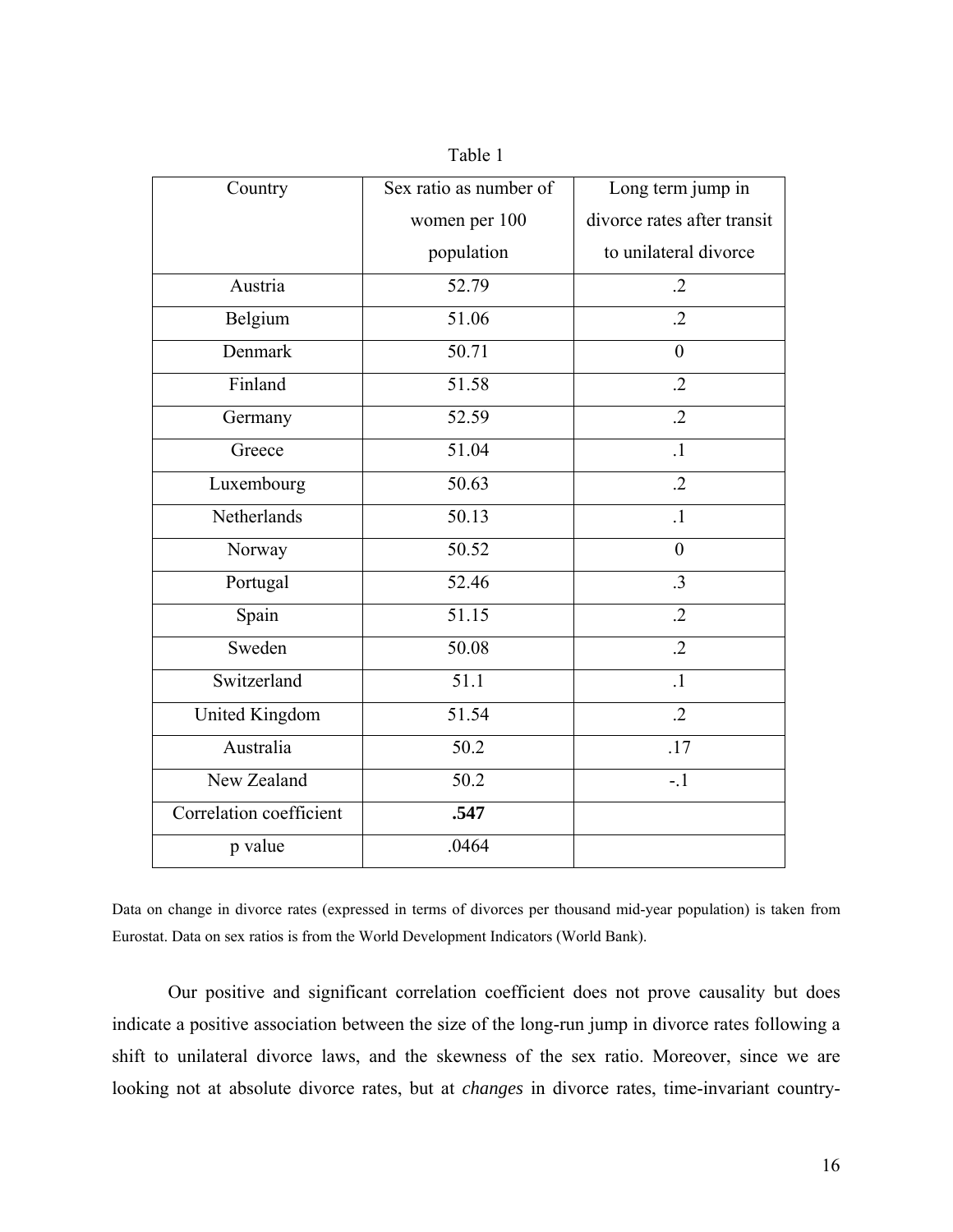specific factors become irrelevant. Exploring these relationships further, perhaps with a larger sample of countries and controls, remains part of a future agenda for research.

## **6. Conclusion**

Our main purpose in this paper has been to examine the three-way interaction between sex ratios, divorce rates and divorce law changes. We have constructed a theoretical model in which people lack information about their potential matches until the time they actually marry them. However, they receive a signal in the first period of marriage regarding their future compatibility with the mate they have chosen. This, along with the expected payoff from divorce, into which potential remarriage prospects enter, determines each partner's willingness to divorce – a willingness which differs across partners owing to a skewed sex ratio. This in turn implies that the actual divorce rate will differ depending on whether mutual consent is required for divorce (in which case the less willing partner's preferences determine the divorce rate) or whether unilateral divorce is allowed.

The paper yields a number of testable implications. The chief among these is that the jump in divorce rates following a transition from mutual consent to unilateral divorce will be larger if the sex ratio is skewed: it will be relatively small for a more balanced sex ratio. We also provide some preliminary empirical evidence to support this in the form of a positive correlation between sex ratio skewness and long-term jumps in divorce rates following transitions to unilateral divorce in a sample of European countries. However much more remains to be explored in this direction. Other implications of our model include the fact that the jump in divorce rate following a transition to unilateral divorce is likely to be bigger when the marriage market pool is small, for instance in an isolated society, as compared to a society with easy communication and search, and access to many potential partners. We also find that the sex against whom the sex ratio is tilted has worse marriage market odds in a mutual consent divorce regime as compared to a unilateral divorce regime, and that its marriage market odds improve if divorces increase for exogenous reasons. However, this improvement is tempered if the sex ratio is skewed.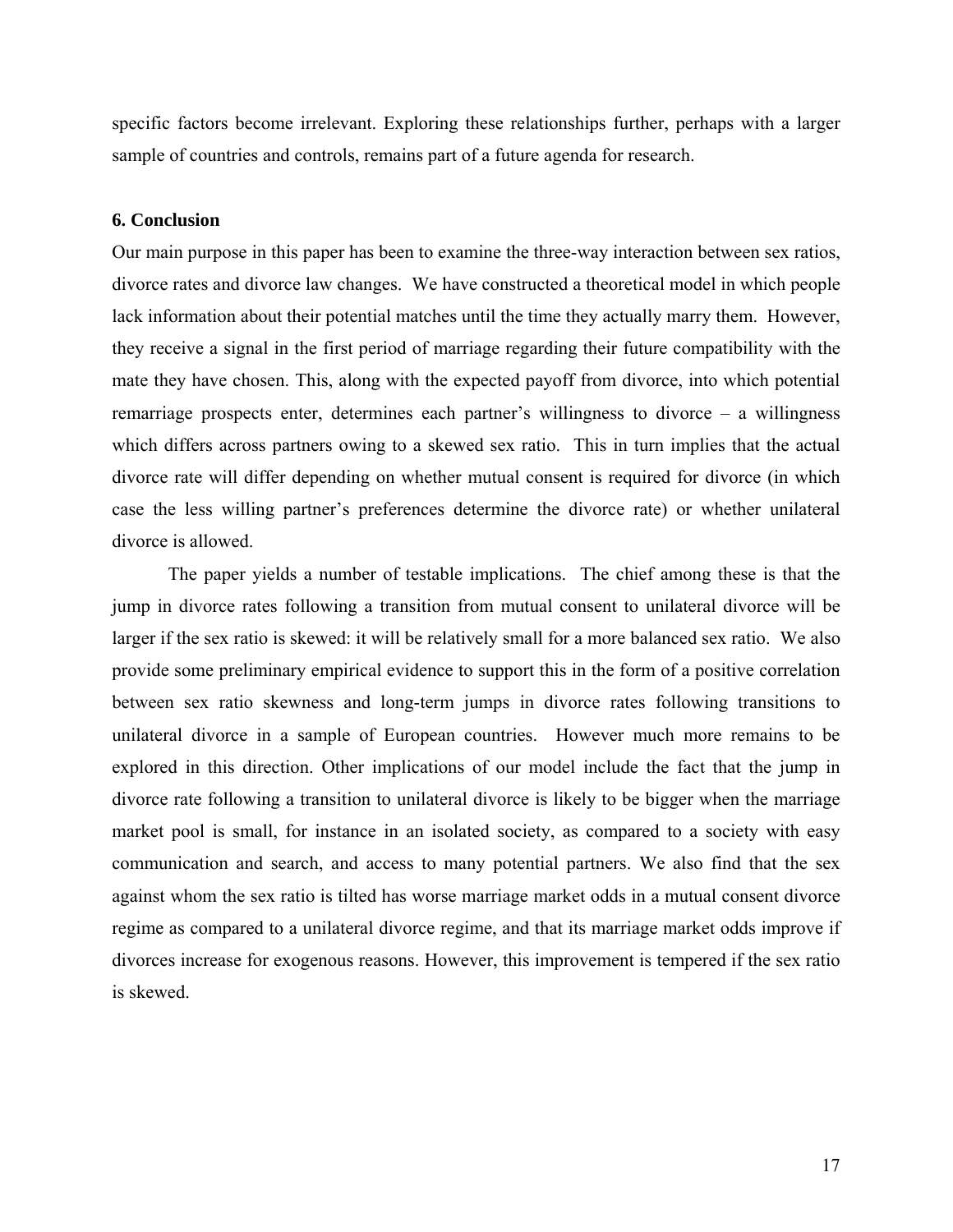# **References**

Allen, D.W (1992) "Marriage and Divorce : Comment", *American Economic Review* 82(3) : 679-685.

Angrist, Josh (2002) "How do Sex Ratios Affect Marriage and Labor Markets? Evidence from America's Second Generation", *Quarterly Journal of Economics*, 117(3) : 997-1038.

Becker, G, E. Landes and R. Michael (1977) "An Economic Analysis of Marital Instability", *Journal of Political Economy* 85(6) : 1141-1188.

Becker, G (1981) "*A Treatise on the Family*", Harvard University Press, Cambridge.

Clark, S.J (1999) "Law, Property and Marital Dissolution", *Economic Journal* 109 : C41-C54.

Edlund, Lena (1999) "Son Preference, Sex Ratios and Marriage Patterns", *Journal of Political Economy*, 107(6) : 1275-1304.

Fella, G, P. Manzini and M. Mariotti (2004) "Does Divorce Law Matter?", *Journal of the European Economic Association* 2(4) : 607-633.

Friedberg, L. (1998) "Did Unilateral Divorce Raise Divorce Rates? Evidence from Panel Data", *American Economic Review* 88(3) : 608-627.

Gonzalez, L. and T.K. Viitanen (2006) "The Effect of Divorce Laws on Divorce Rates in Europe", Sheffield Economic Research Paper Series No. 2006003.

Parkman, A.M (1992) "Unilateral Divorce and the Labor-Force Participation Rate of Married Women, Revisited", *American Economic Review* 82(3) : 671-678.

Peters, H.E (1986) "Marriage and Divorce : Informational Constraints and Private Contracting", *American Economic Review* 76(3) : 437-454.

Peters, H.E (1992) "Marriage and Divorce : Reply", *American Economic Review* 82(3) : 686- 693.

Qian, N. (2006) "Missing Women and the Price of Tea in China : The Effect of Relative Female Income on Sex Imbalance", *Quarterly Journal of Economics* 123(3), forthcoming.

Rasul, I. (2006) "Marriage Markets and Divorce Laws", *Journal of Law, Economics and Organization*, 22(1) : 30-69.

Stevenson, B. and J. Wolfers (2006) "Bargaining in the Shadow of the Law : Divorce Laws and Family Distress", *Quarterly Journal of Economics* 121 (1) : 267-288.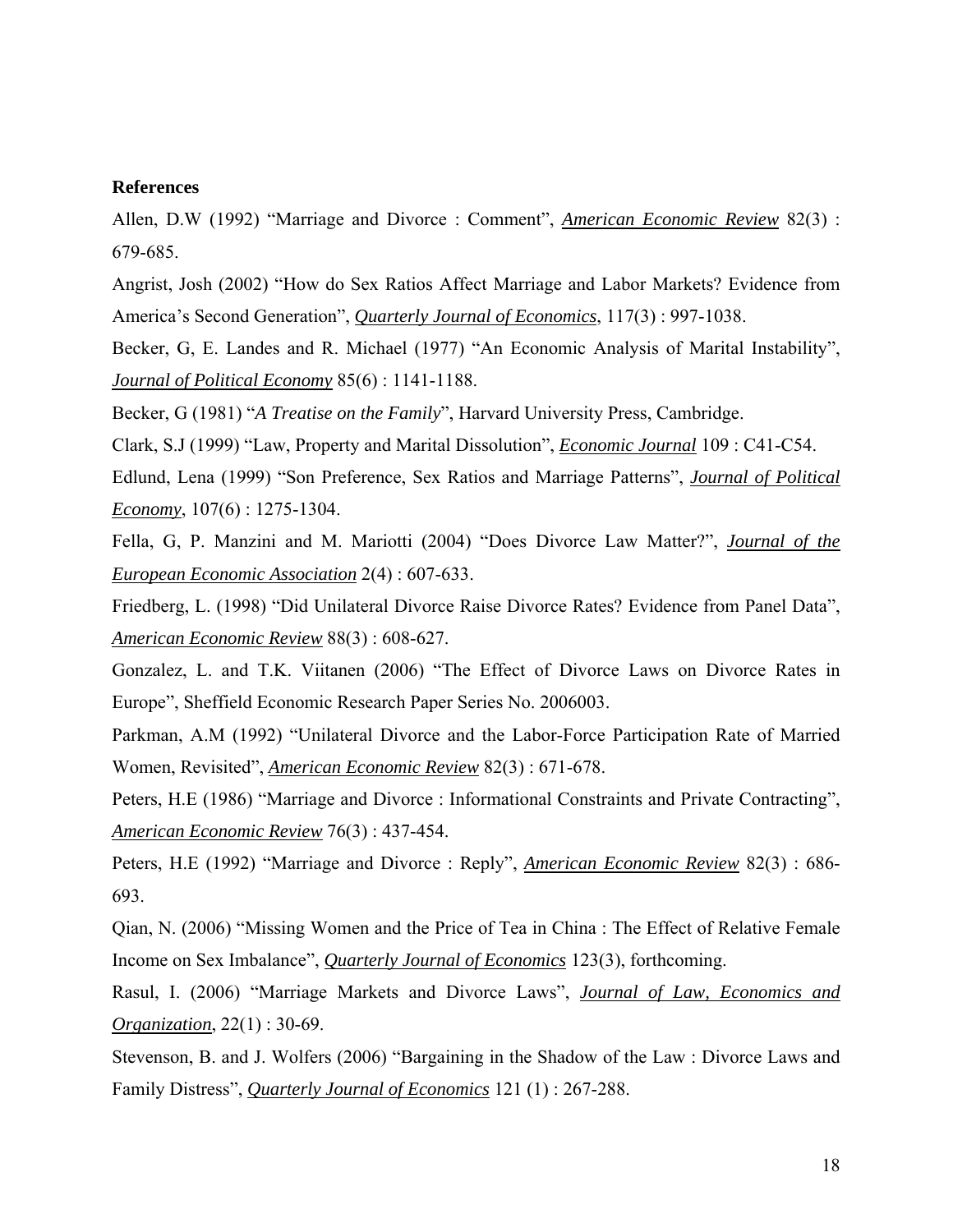Wolfers (2006) "Did Unilateral Divorce Raise Divorce Rates? A Reconciliation and New Results", *American Economic Review* 96(5) : 1802-1820.



**Figure 1**

Note : This figure assumes parameter values of  $\beta$ =.7, f = 1.2, G() is assumed to be uniform and G(E(Φ)) = .2.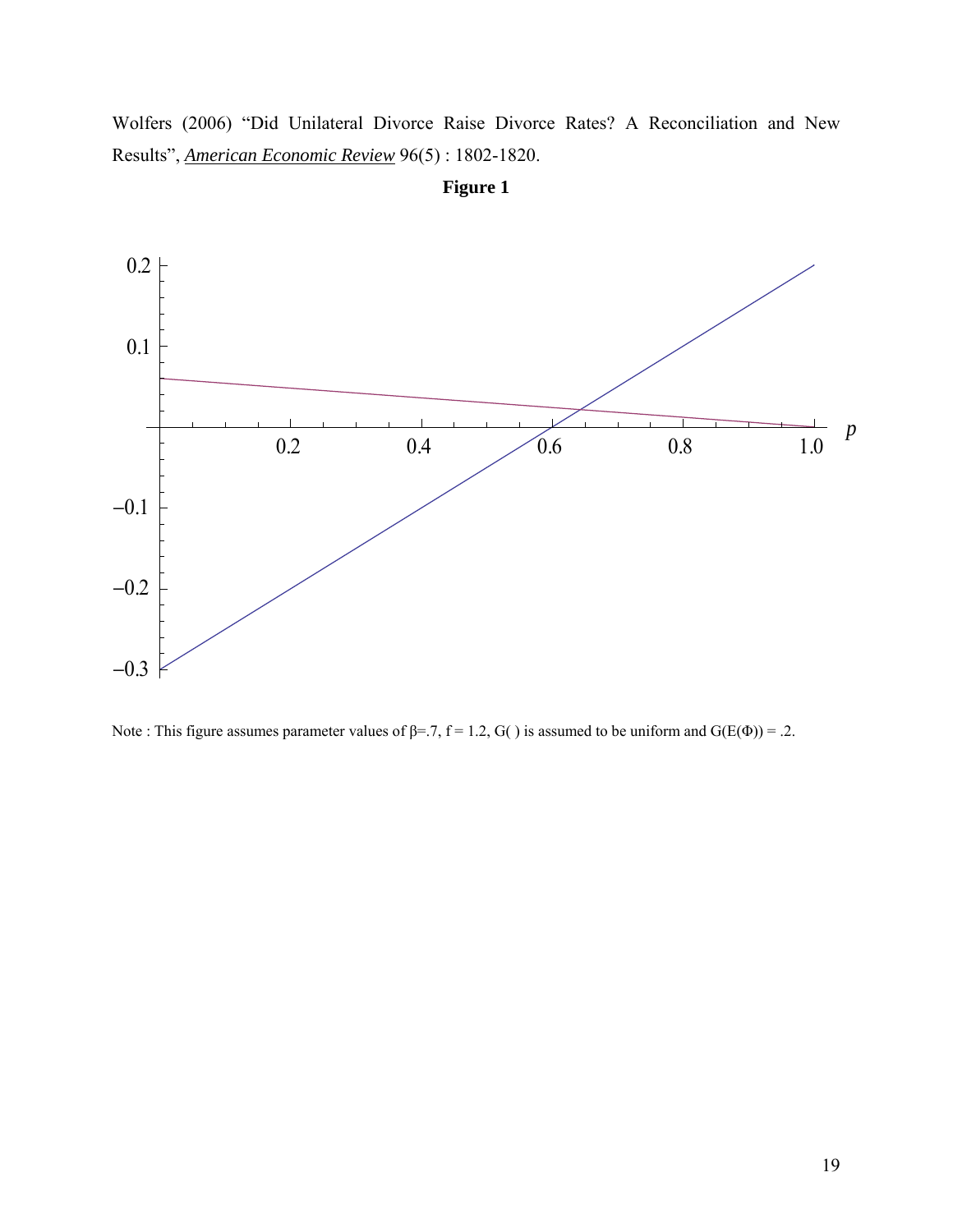

**Figure 2** 

Note : This figure assumes parameter values of  $\beta$ =.7, f = 1.2, G() is assumed to be uniform and G(E(Φ)) = .2.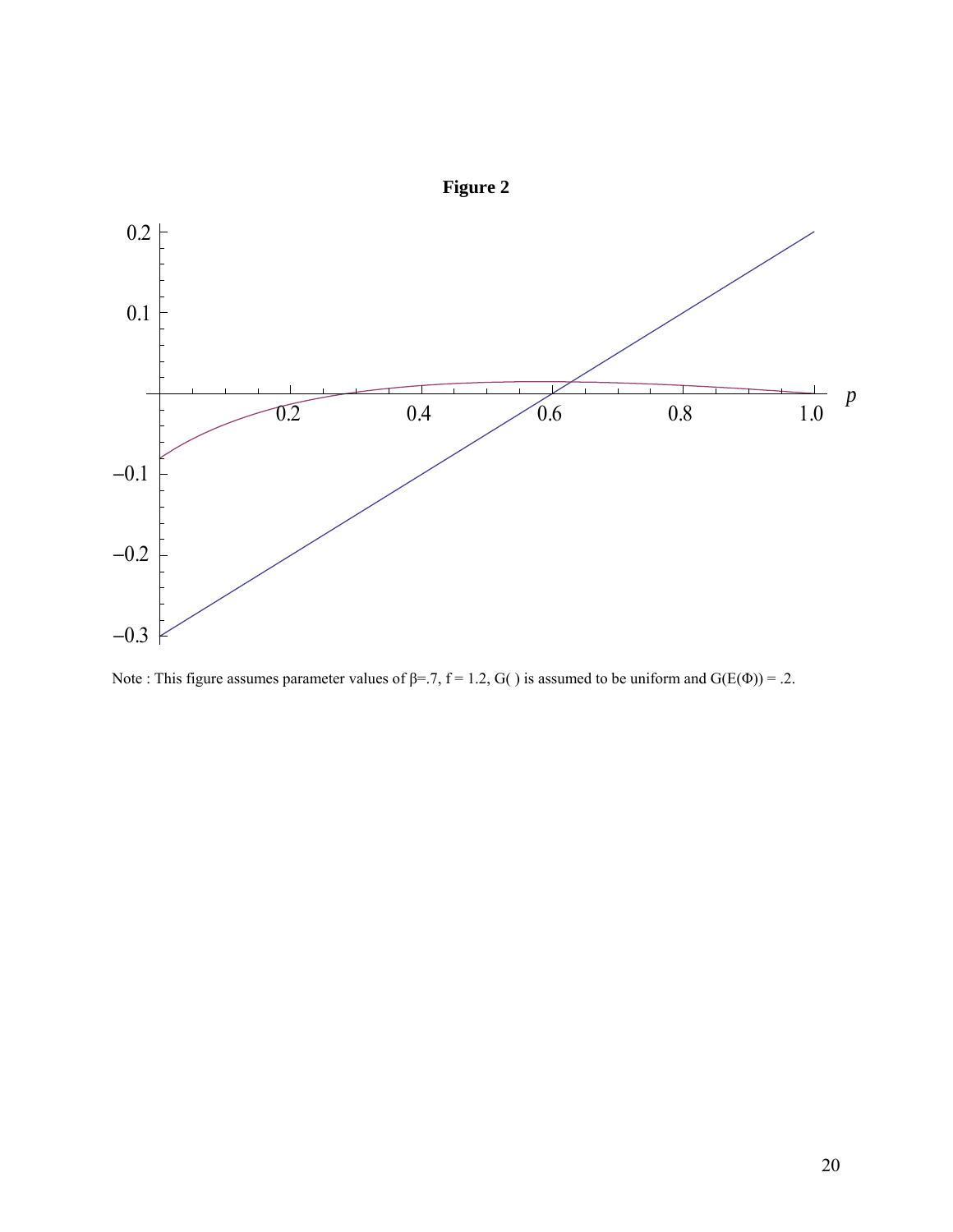

Note : This shows the three-dimensional version of Figure 1 allowing f to vary between 1.01 and 1.2.